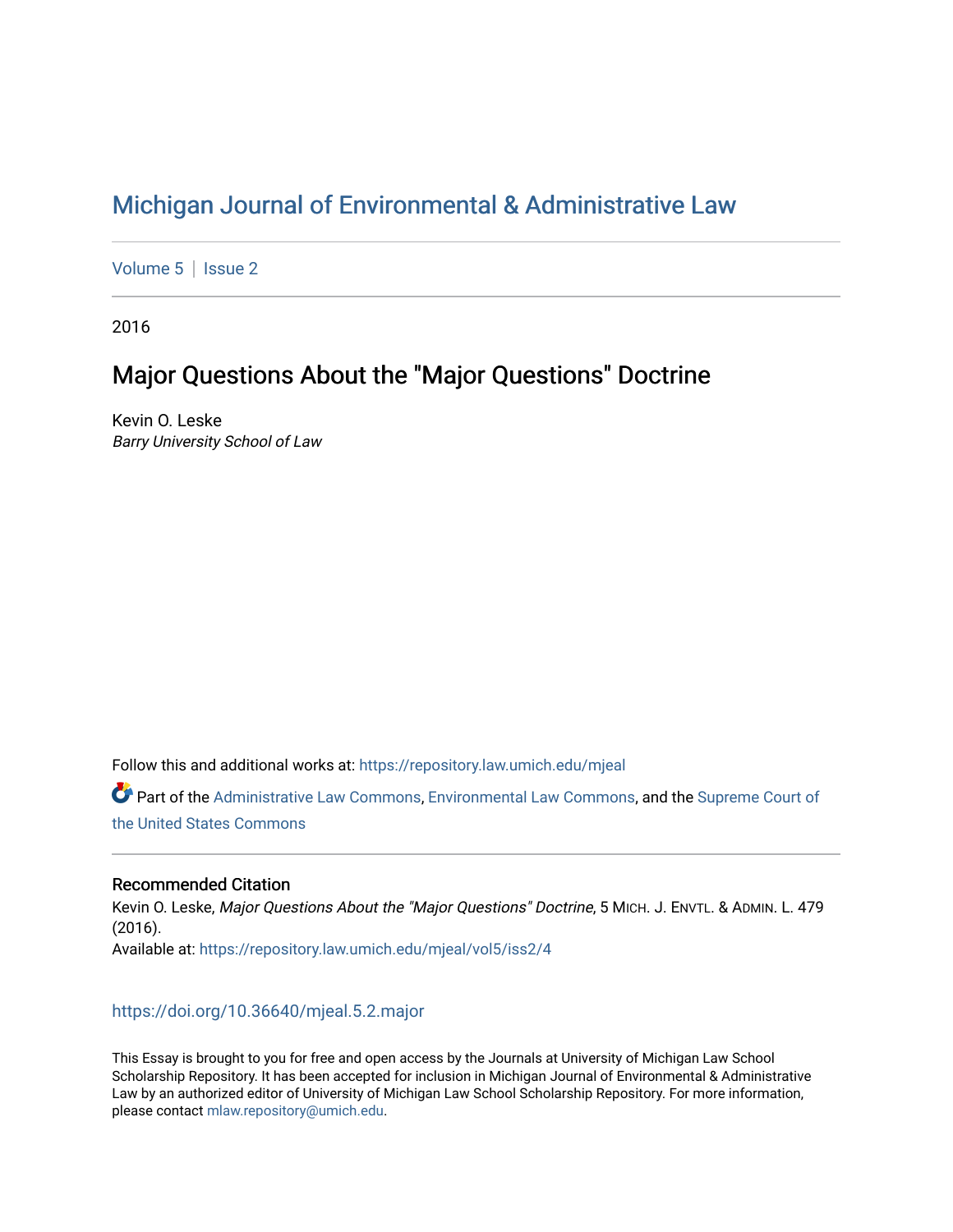# **MAJOR QUESTIONS ABOUT THE "MAJOR QUESTIONS" DOCTRINE**

## *Kevin O. Leske\**

*After over a decade of hibernation, the United States Supreme Court has awoken the "major questions" doctrine, which has re-emerged in an expanded form. Under the doctrine, a court will not defer to an agency's interpretation of a statutory provision in circumstances where the case involves an issue of deep economic or political significance or where the interpretive question could effectuate an enormous and transformative expansion of the agency's regulatory authority.*

*While the doctrine's re-emergence in recent Supreme Court cases has already raised concerns, a subtle shift in its application has gone unnoticed. Unlike in earlier cases, where the Court invoked the major questions doctrine under Step One of the* Chevron *framework, the Court has recently applied the doctrine in other stages of the* Chevron *analysis.*

*For instance, in* Utility Air Regulatory Group v. EPA*, the Court first found that the statutory provision at issue was ambiguous under* Chevron *Step One. It then raised the major questions doctrine as part of its Step Two analysis to find that the agency's interpretation was unreasonable. In stark contrast, the Court in* King v. Burwell *invoked the major questions doctrine at* Chevron *Step Zero and thereby declined to apply the* Chevron *framework altogether.*

*The re-emergence of the major questions doctrine and its expanded application is significant and raises doctrinal and pragmatic concerns. Accordingly, this Essay seeks to re-introduce the doctrine to the legal community and explain the Court's recent application of the doctrine to demonstrate how and why its newfound scope warrants further study.*

|  | I. Chevron U.S.A. Inc. v. Natural Resources Defense Council, |      |
|--|--------------------------------------------------------------|------|
|  |                                                              | -481 |
|  |                                                              |      |
|  | B. A Brief Doctrinal Explanation  482                        |      |
|  |                                                              |      |
|  | II. THE ORIGINAL "MAJOR QUESTIONS" DOCTRINE 484              |      |
|  |                                                              |      |
|  | B. Phone Calls (MCI) and Tobacco (Brown & Williamson). 485   |      |
|  | C. MCI, Brown & Williamson, and Chevron Step One  488        |      |
|  | MAJOR QUESTIONS ABOUT THE "MAJOR QUESTIONS" DOCTRINE  488    |      |
|  |                                                              |      |

<sup>\*</sup> Associate Professor of Law, Barry University School of Law. I would like to thank Dean Leticia Diaz for her support. I am grateful to the editors and staff of the *Michigan Journal of Environmental & Administrative Law* for their excellent work.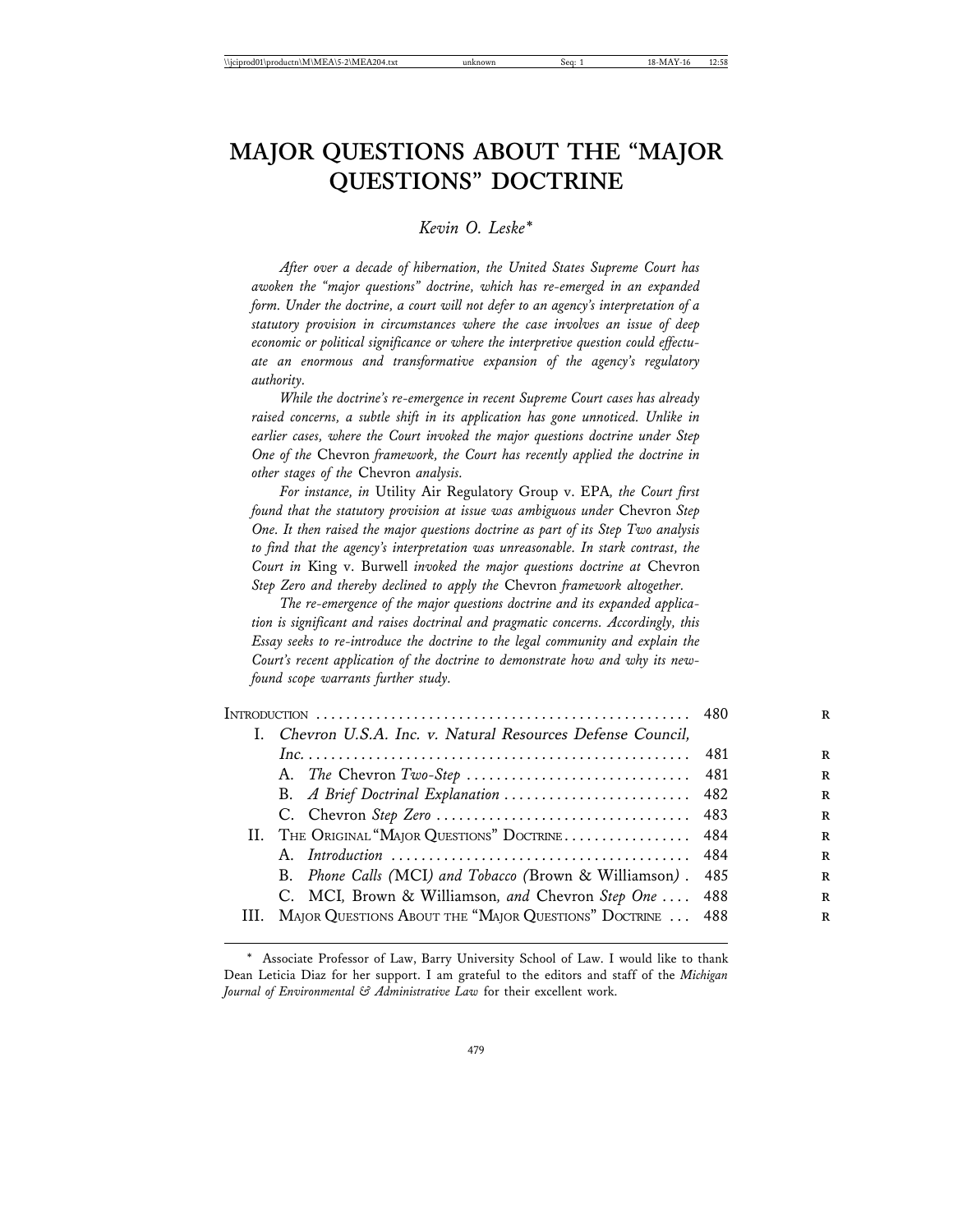|  | D. The Major Questions Doctrine and the Chevron Analysis 497 |  |
|--|--------------------------------------------------------------|--|
|  |                                                              |  |
|  |                                                              |  |

#### **INTRODUCTION**

After over a decade of hibernation, the United States Supreme Court has awoken the "major questions" doctrine, which has re-emerged in an expanded form. Under the doctrine, a court will not defer to an agency's interpretation of a statutory provision in circumstances where the case involves an issue of deep economic or political significance or where the interpretive question could effectuate an enormous and transformative expansion of the agency's regulatory authority.

While the doctrine's re-emergence in recent Supreme Court cases has already raised concerns, a subtle shift in its application has gone unnoticed. Unlike in earlier cases, where the Court invoked the major questions doctrine under Step One of the *Chevron* framework,<sup>1</sup> the Court has recently applied the major questions doctrine in other stages of the *Chevron* analysis.

For instance, in *Utility Air Regulatory Group v. EPA*<sup>2</sup> (*UARG*), the Court first found that the statutory provision at issue was ambiguous under *Chevron* Step One. It then raised the major questions doctrine as part of its Step Two analysis to find that the agency's interpretation was unreasonable.<sup>3</sup> In stark contrast, the Court in *King v. Burwell* invoked the major questions doctrine at *Chevron* Step Zero and thereby declined to apply the *Chevron* framework altogether.<sup>4</sup>

But why should we be concerned with both the return and expansion in the application of the major questions doctrine? In short, there are pragmatic, doctrinal, and constitutional problems with the doctrine. These concerns range from the shift of interpretive authority from agencies (thereby raising separation of power issues) to practical problems with having courts determine what constitutes a "major question." And now the substantial concerns are back in play with the appearance of the major questions doc-

<sup>1.</sup> Chevron U.S.A. Inc. v. Nat. Res. Def. Council, Inc., 467 U.S. 837 (1984).

<sup>2. 134</sup> S. Ct. 2427, 2439–42 (2014).

<sup>3.</sup> *Id*. at 2442–44. The "major questions" doctrine is also referred to by scholars as the "great questions" doctrine or canon or the "major questions exception." *See, e.g.*, Abigail R. Moncrieff, *Reincarnating the "Major Questions" Exception to* Chevron *Deference as a Doctrine of Noninterference (or Why* Massachusetts v. EPA *Got It Wrong)*, 60 ADMIN. L. REV. 593 (2008). Interestingly, however, the Court itself does not use a particular name to identify the doctrine.

<sup>4.</sup> King v. Burwell, 135 S. Ct. 2480, 2488–89 (2015).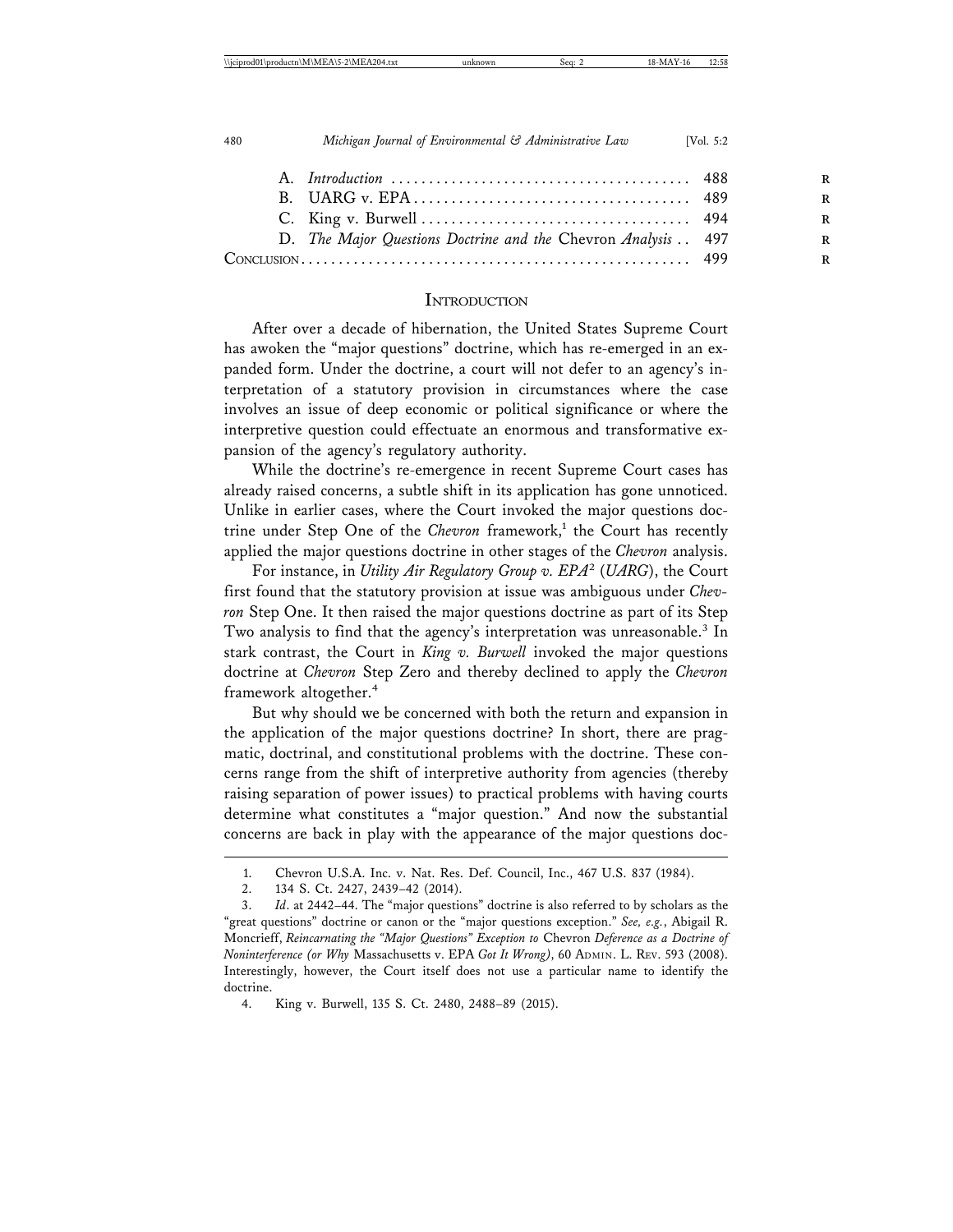trine in recent Supreme Court cases. Accordingly, this Essay seeks to reintroduce this doctrine to the legal community and explain the Court's recent application of the doctrine to demonstrate how and why its newfound scope warrants further study.

Part I begins by briefly reviewing the *Chevron* doctrine, which represents the foundation of statutory construction cases involving agency interpretations. Part II explains the "major questions" doctrine and its genesis as a canon before the U.S. Supreme Court. Part III then explores the recent cases in which the Supreme Court has invoked the doctrine. It also analyzes the significance of the re-emergence and expansion in the application of the doctrine. The Essay concludes by outlining pragmatic, doctrinal, and constitutional problems with the major questions doctrine to highlight why its reappearance calls for careful attention moving forward.

## I. Chevron U.S.A. Inc. v. Natural Resources Defense Council, Inc.

#### A. *The* Chevron *Two-Step*

This Part offers a brief introduction to the Supreme Court's deference regime under *Chevron U.S.A. Inc. v. National Resource Defense Council, Inc.*<sup>5</sup> Because the background facts and holding in *Chevron* are familiar, they will be only cursorily described here.

The Court in *Chevron* was required to interpret the meaning of "stationary source" as that term was used in the Clean Air Act (CAA).<sup>6</sup> Under its CAA authority, the U.S. Environmental Protection Agency (EPA) enacted a regulation that permitted states "to adopt a plantwide definition of the term 'stationary source.'"7 Under this definition, a facility could install or modify specific pollution-generating units at a plant without triggering onerous permit conditions, as long as the modification did not increase plantwide emissions.<sup>8</sup>

The question presented, as set forth by the Court, was whether EPA's decision to group all pollution-generating units "as though they were encased within a single 'bubble' [was] based on a reasonable construction of the statutory term 'stationary source.'"<sup>9</sup> Writing for a unanimous 6-0 Court, Justice John Paul Stevens found that EPA's regulation was reasonable, rejecting the U.S. Court of Appeals for the District of Columbia Cir-

<sup>5.</sup> *Chevron*, 467 U.S. 837.

<sup>6.</sup> *Id.* at 840 (citing 40 C.F.R. §§ 51.18(j)(1)(i)–(ii) (1983)).

<sup>7.</sup> *Id.*

<sup>8.</sup> *Id.*

<sup>9.</sup> *Id.*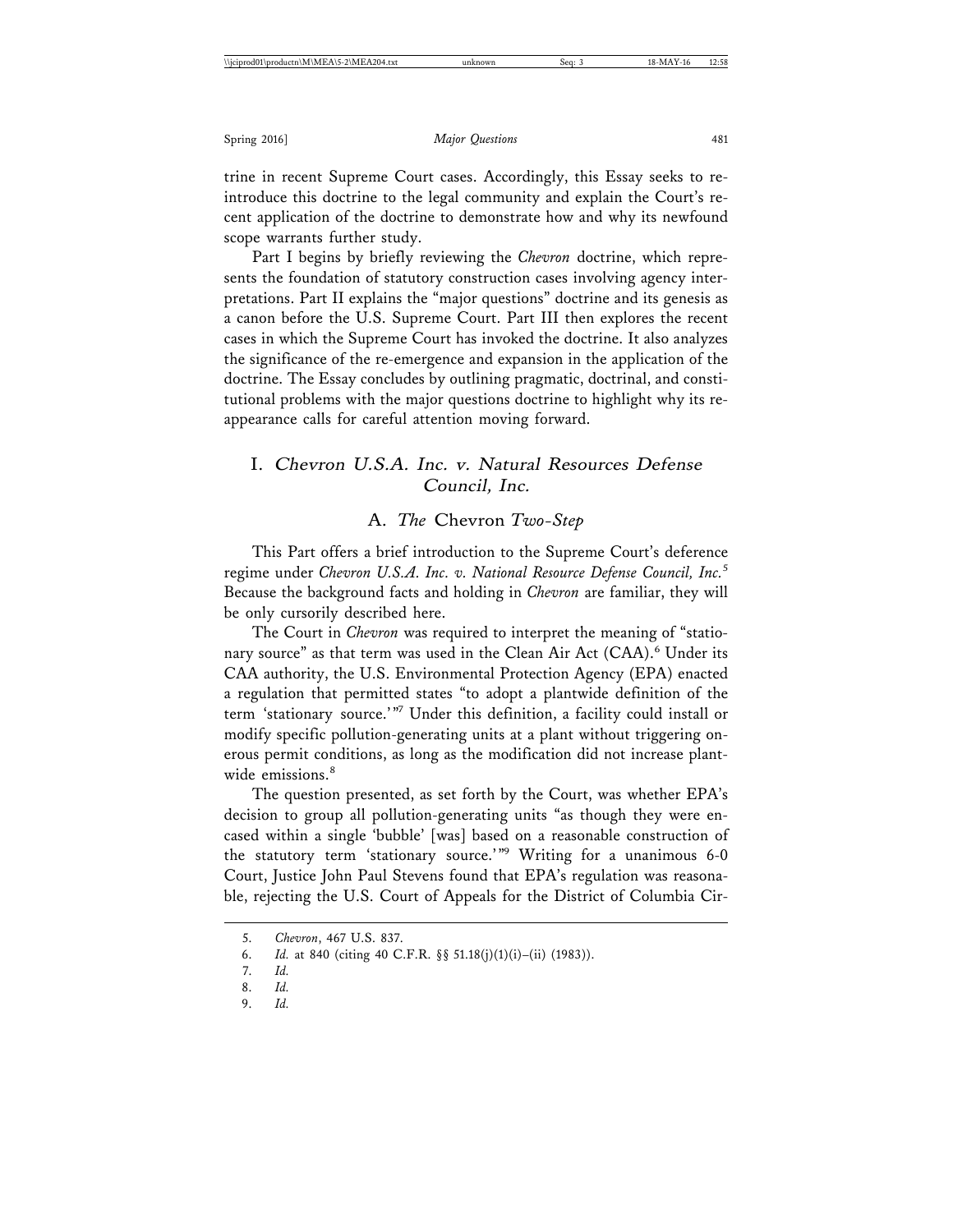cuit's conclusion that the bubble concept conflicted with the Clean Air Act's purpose to improve air quality.<sup>10</sup>

In reaching its conclusion, the Court established the bedrock two-step test that is generally used when interpreting a statute administered by an agency. Under so-called *Chevron* Step One, a court first consults the statutory language to determine whether Congress has directly spoken on the question at issue.<sup>11</sup> If the court finds that the statute's language is unambiguous, the court's inquiry ends and the agency's interpretation of the statutory provision is therefore irrelevant.<sup>12</sup> But, if there is an ambiguity in the statute or if the statute is silent, the court applies *Chevron* Step Two and decides whether the agency's interpretation is "based on a permissible construction of the statute."13 If reasonable, the agency's interpretation is controlling.14

#### B. *A Brief Doctrinal Explanation*

The Court in *Chevron* also set forth its basis for deferring to an agency's interpretation of a statute it administers.<sup>15</sup> The Court explained that an agency is empowered to "fill any gap"<sup>16</sup> or resolve statutory ambiguities because Congress's grant of rulemaking authority to the agency creates the presumption that the agency may "make all policy choices within its sphere of delegated authority."17 Because agencies possess greater political accountability than the judiciary,<sup>18</sup> and also wield unique expertise and experience to administer "technical and complex" regulatory programs,<sup>19</sup> they are in the best position to make difficult policy choices in circumstances where either Congress "inadvertently did not resolve, or intentionally left to be resolved by the agency charged with the administration of the statute in light of

- 14. *Id.* at 843–44.
- 15. *Id.* at 865.
- 16. *Id.* at 843.

<sup>10.</sup> *Id.* at 845 (concluding that the EPA's use of the bubble concept was a reasonable policy choice). Justices Marshall, Rehnquist, and O'Connor did not take part in the decision. *Id.* at 866.

<sup>11.</sup> *Id.* at 842.

<sup>12.</sup> *Id.* at 842–43.

<sup>13.</sup> *Id.* at 843.

<sup>17.</sup> Melanie E. Walker, Comment, *Congressional Intent and Deference to Agency Interpretations of Regulations*, 66 U. CHI. L. REV. 1341, 1347 (1999).

<sup>18.</sup> *Chevron*, 467 U.S. at 865 ("While agencies are not directly accountable to the people, the Chief Executive is, and it is entirely appropriate for this political branch of the Government to make such policy choices . . . .").

<sup>19.</sup> *Id.* (citing Aluminum Co. of Am. v. Cent. Lincoln Peoples' Util. Dist., 467 U.S. 380, 390 (1984)); *see also* Walker, *supra* note 17, at 1346–47.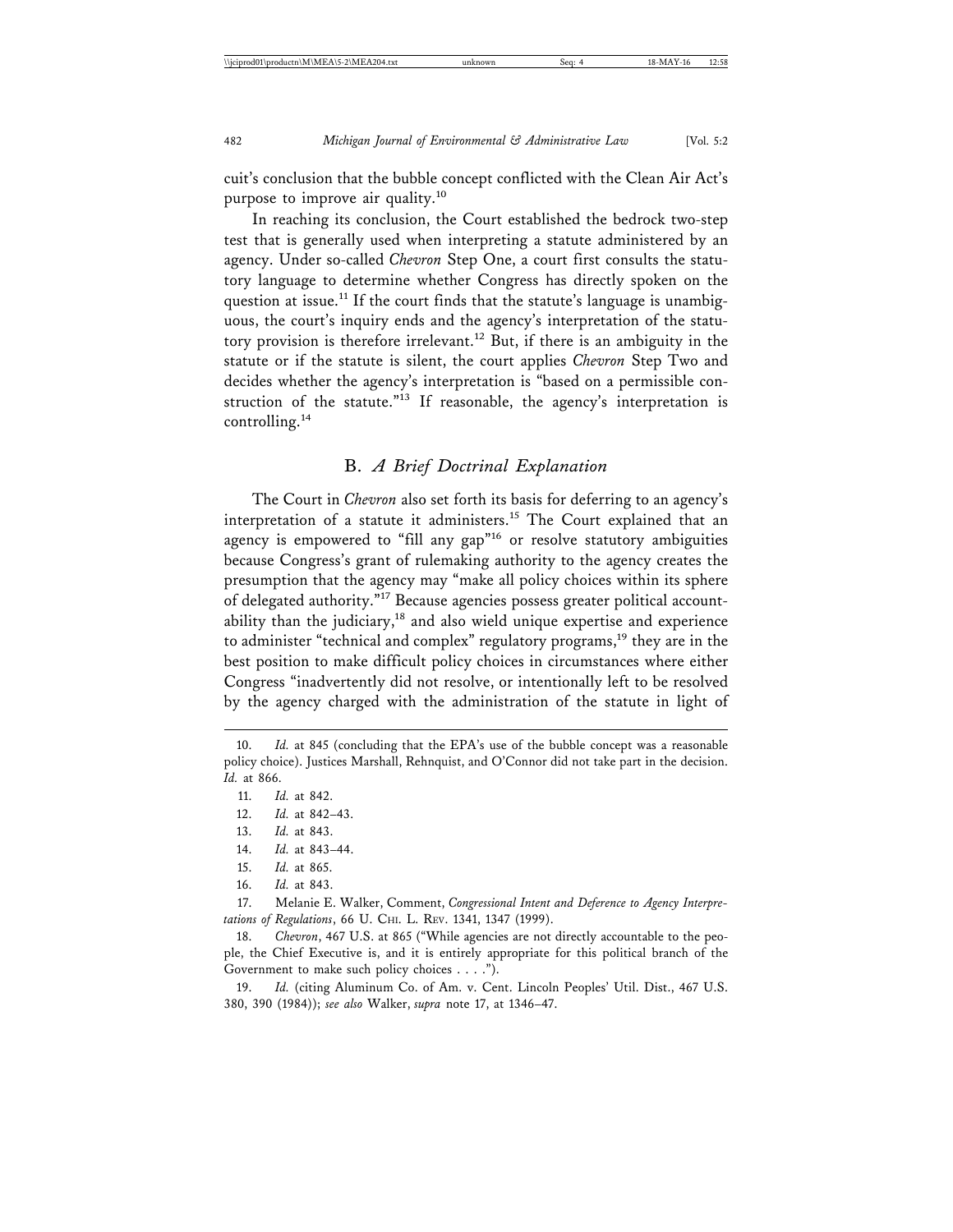everyday realities."<sup>20</sup> Thus, Congress's delegation to agencies not only stems from the notion that "expert agencies are presumptively better than generalist judges at construing statutory ambiguities,"21 but also because "a reasonable legislator in the modern administrative state would rather give law-interpreting power to agencies than the courts."<sup>22</sup>

## C. Chevron *Step Zero*

The *Chevron* test revolutionized the administrative state.<sup>23</sup> In early iterations of the *Chevron* standard, the analysis was broadly applied to many types of agency interpretations of statutes.<sup>24</sup> But like most doctrines, the *Chevron* analysis evolved. One significant evolution, which Professors Merrill and Hickman identified in their seminal article, Chevron*'s Domain*, involved three related principles that courts now use to determine whether the *Chevron* analysis should apply in the first instance to resolve the interpretive question.<sup>25</sup> This threshold inquiry, which Merrill and Hickman coined *Chevron* Step Zero, operates to define the scope of *Chevron's* implied delegation of interpretive power from Congress.<sup>26</sup>

The first of these questions requires the court to determine "what type of power . . . Congress [must] confer upon an agency in order to trigger the presumption that Congress has impliedly delegated interpretational authority to the agency."27 In other words, if deference under *Chevron* is based on the view that Congress wanted a particular agency to fill in gaps in a particular statute, what signals that Congress has actually "charged" the agency

22. *Id.* at 608.

23. Walker, *supra* note 17, at 1346 ("*Chevron* is one of the most widely discussed cases in the academic literature . . . .").

27. *Id.*

<sup>20.</sup> *Chevron*, 467 U.S. at 865–66 (suggesting that an ambiguity or silence in the statute may have been a result of Congress's inability "to forge a coalition on either side of the question"); *see also* Jacob Loshin & Aaron Nielson, *Hiding Nondelegation in Mouseholes*, 62 ADMIN. L. REV. 19, 25 (2010).

<sup>21.</sup> Moncrieff, *supra* note 3, at 609.

<sup>24.</sup> *See, e.g.*, Massachusetts v. Morash, 490 U.S. 107, 116–17 (1989) (finding that the Secretary of Labor's view expressed in a Notice of Proposed Rulemaking and subsequent regulation was entitled to *Chevron* deference); Commodity Futures Trading Comm'n v. Schor, 478 U.S. 833, 844 (1986) (according *Chevron* deference to the Commodity Futures Trading Commission's "long-held position that it has the power to take jurisdiction over counterclaims" in state reparation proceedings); Fed. Deposit Ins. Corp. v. Phila. Gear Corp., 476 U.S. 426, 438–39 (1986) (holding that the Federal Deposit Insurance Corporation's interpretation of a statutory provision was entitled to *Chevron* deference even though not contained in a regulation).

<sup>25.</sup> Thomas W. Merrill & Kristin E. Hickman, Chevron*'s Domain*, 89 GEO. L.J. 833, 873 (2001).

<sup>26.</sup> *Id.*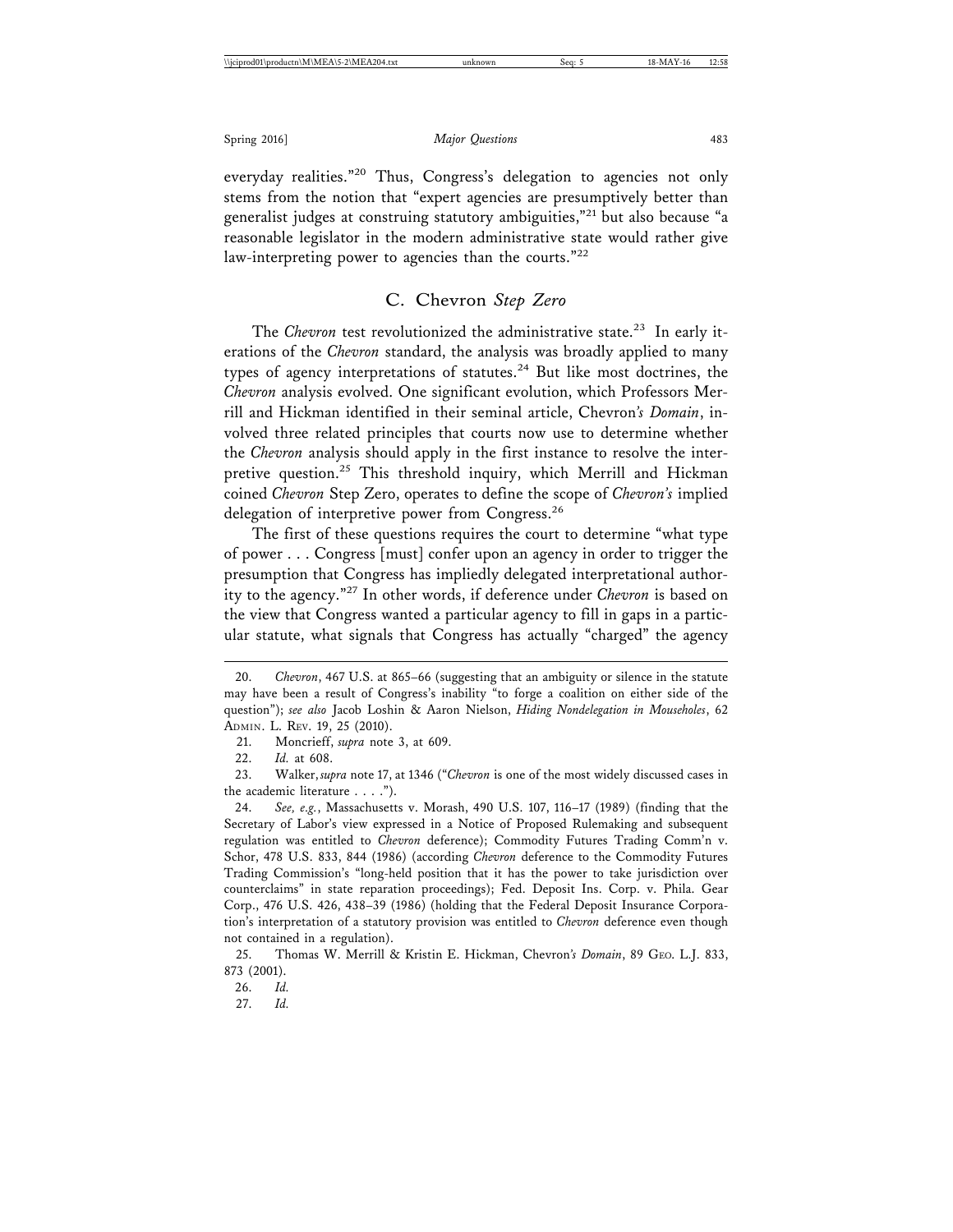with such power?<sup>28</sup> Assuming that the agency is properly charged, the second inquiry determines the types of agency interpretations that are granted *Chevron* deference.29 The third and final inquiry seeks to identify which circumstances overcome the presumption that an agency has been granted an implied delegation of interpretive authority.<sup>30</sup>

\* \* \*

*Chevron's* analytical framework thus now encompasses three distinct steps. The resolution of the interpretive question and level of deference the court gives to the agency hinges on the step at which the court ends its inquiry: Step Zero (where it finds that the *Chevron* framework does not apply, even if the statutory provision is ambiguous); Step One (where the court determines that the statutory provision is unambiguous and therefore applies its plain meaning); or Step Two (where the court defers to the agency's reasonable interpretation of an ambiguous statutory provision).

#### II. THE ORIGINAL "MAJOR QUESTIONS" DOCTRINE

## A. *Introduction*

As its name suggests, the major questions doctrine is invoked in statutory construction cases that raise "major"—as opposed to "interstitial"—questions concerning significant aspects of the agency's regulatory

For example, as a general matter, (1) an agency that Congress has empowered to promulgate legislative rules receives deference for interpretations set forth in such rules; (2) an agency that Congress has empowered to hold binding adjudications receives deference for interpretations set forth in a final adjudication; and (3) an agency that Congress has empowered to both render final adjudications and legislative rules may choose to set forth interpretations that receive deference in either rulemaking or adjudications. Merrill & Hickman, *supra* note 25, at 900–01.

<sup>28.</sup> *Id.*

<sup>29.</sup> *Id.* During the Supreme Court's 2000–2001 term, a pair of Step Zero decisions altered the *Chevron* framework. In 2000, the Court decided *Christensen v. Harris County*, where it found that an agency's statutory interpretation that was expressed in an informal format, such as an opinion letter, did not warrant *Chevron*-style deference. 529 U.S. 576, 587 (2000). The following year, the Court decided *United States v. Mead Corp.*, where it similarly ruled a court should only grant an agency *Chevron* deference when the interpretation of a statute is authorized by Congress and carries with it the force of law. 533 U.S. 218, 237 (2001) ("*Chevron* left *Skidmore* intact and applicable where statutory circumstances indicate no intent to delegate general authority to make rules with force of law, or where such authority was not invoked . . . ."). Taken together, these rulings suggest that formal interpretations should be entitled to *Chevron* deference and most informal interpretations should be reviewed under *Skidmore*'s less deferential standard. *Id.*

<sup>30.</sup> Merrill & Hickman, *supra* note 25, at 873.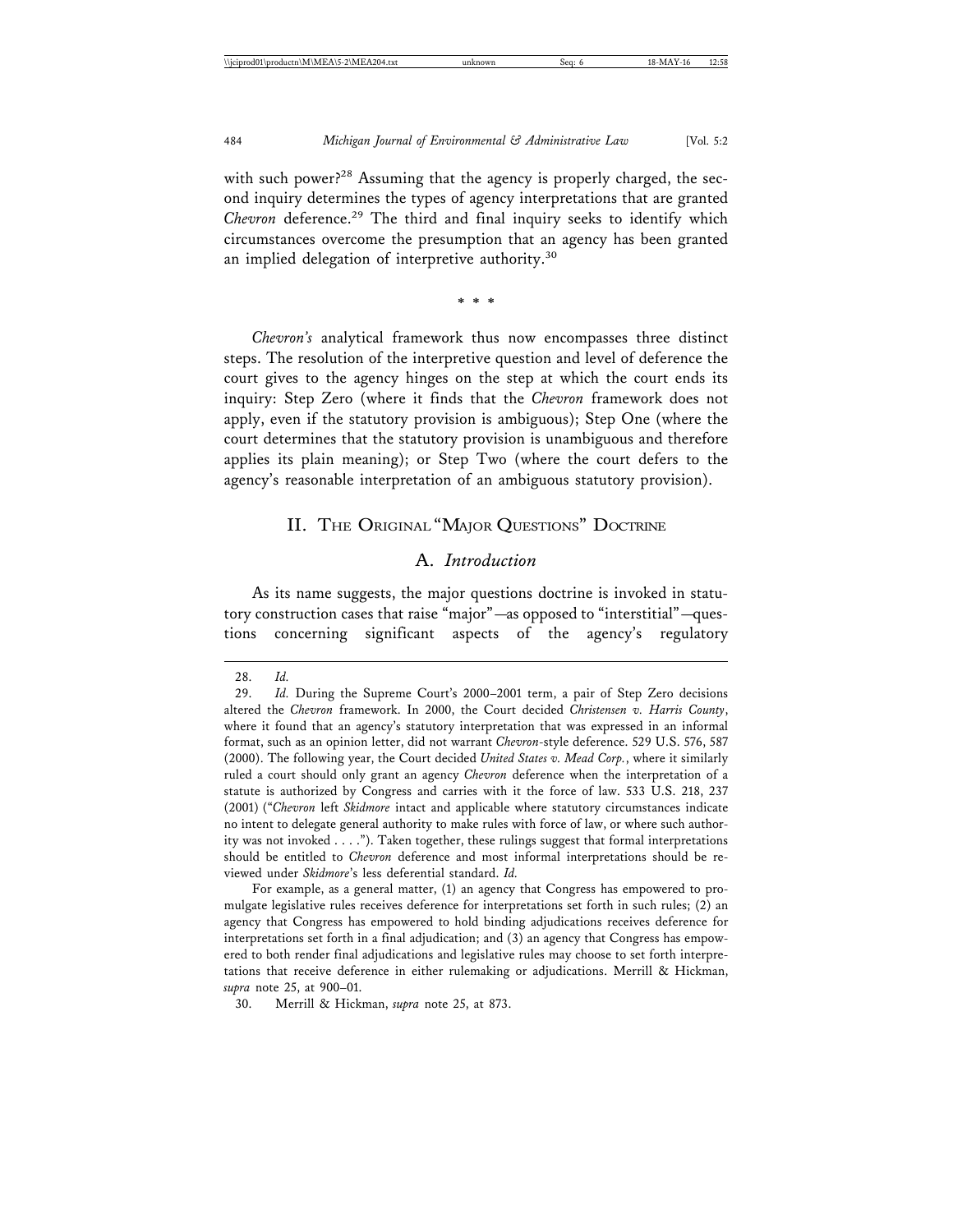responsibilities.<sup>31</sup> Such aspects include whether the interpretive question implicates the power or scope of the statutory scheme at issue, or where the resolution of the interpretive question could effectuate an enormous and transformative expansion in the agency's regulatory authority.<sup>32</sup> As set forth below, the doctrine's genesis can be traced back to two principal cases—*MCI* and *Brown & Williamson*.

### B. *Phone Calls (*MCI*) and Tobacco (*Brown & Williamson*)*

The Supreme Court first invoked the major questions doctrine in *MCI Telecommunications Corp. v. American Telephone & Telegraph Co.* (*MCI*).33 Under the Communications Act of 1934, communications common carriers are required to file tariffs with the Federal Communications Commission (FCC) and then charge customers pursuant to those tariff rates.<sup>34</sup> The Act also authorizes the Commission to "modify" this requirement "in its discretion and for good cause shown."35 Under this authority, the FCC issued a series of reports and orders in the 1980's that relieved non-dominant longdistance carriers from filing tariffs, leaving only AT&T subject to the filing requirement.<sup>36</sup>

The Court was required to determine whether the FCC could permissibly interpret "modify" to excuse the other carriers from filing tariffs.<sup>37</sup> Although it cited to *Chevron* in its opinion, the Court declared that "the Commission's permissive detariffing policy can be justified only if it makes a less than radical or fundamental change in the Act's tariff-filing requirement."38

33. *See MCI*, 512 U.S. at 220; *see also*, Sunstein, *supra* note 31, at 236.

34. *MCI*, 512 U.S. at 220.

37. *Id.* at 220 ("These cases present the question whether the Commission's decision to make tariff filing optional for all nondominant long-distance carriers is a valid exercise of its modification authority.").

38. *Id.* at 229.

<sup>31.</sup> *See* Cass R. Sunstein, Chevron *Step Zero*, 92 VA. L. REV. 187, 231–34, 236–42 (2006) (discussing interstitial and major questions).

<sup>32.</sup> *See, e.g.*, King v. Burwell, 135 S. Ct. 2480, 2489 (2015) (applying the doctrine because the question at issue was "of deep 'economic and political significance'" (quoting *UARG*, 134 S. Ct. 2427, 2444 (2014))); *UARG*, 134 S. Ct. at 2448 (applying the doctrine and rejecting EPA's interpretation because it "would also bring about an enormous and transformative expansion in EPA's regulatory authority without clear congressional authorization." (citing Food & Drug Admin. v. Brown & Williamson Tobacco Corp., 529 U.S. 120, 160 (2000)); MCI Telecomm. Corp. v. Am. Tel. & Tel. Co., 512 U.S. 218, 231 (1994) (applying the doctrine and finding it "highly unlikely" that Congress would entrust an "essential characteristic" of the statutory scheme to agency discretion).

<sup>35.</sup> *Id.* at 224 (citing 47 U.S.C. § 203(b)(2) (1988 & Supp. IV)).

<sup>36.</sup> *See id.* at 221–22 (citing FCC reports and orders).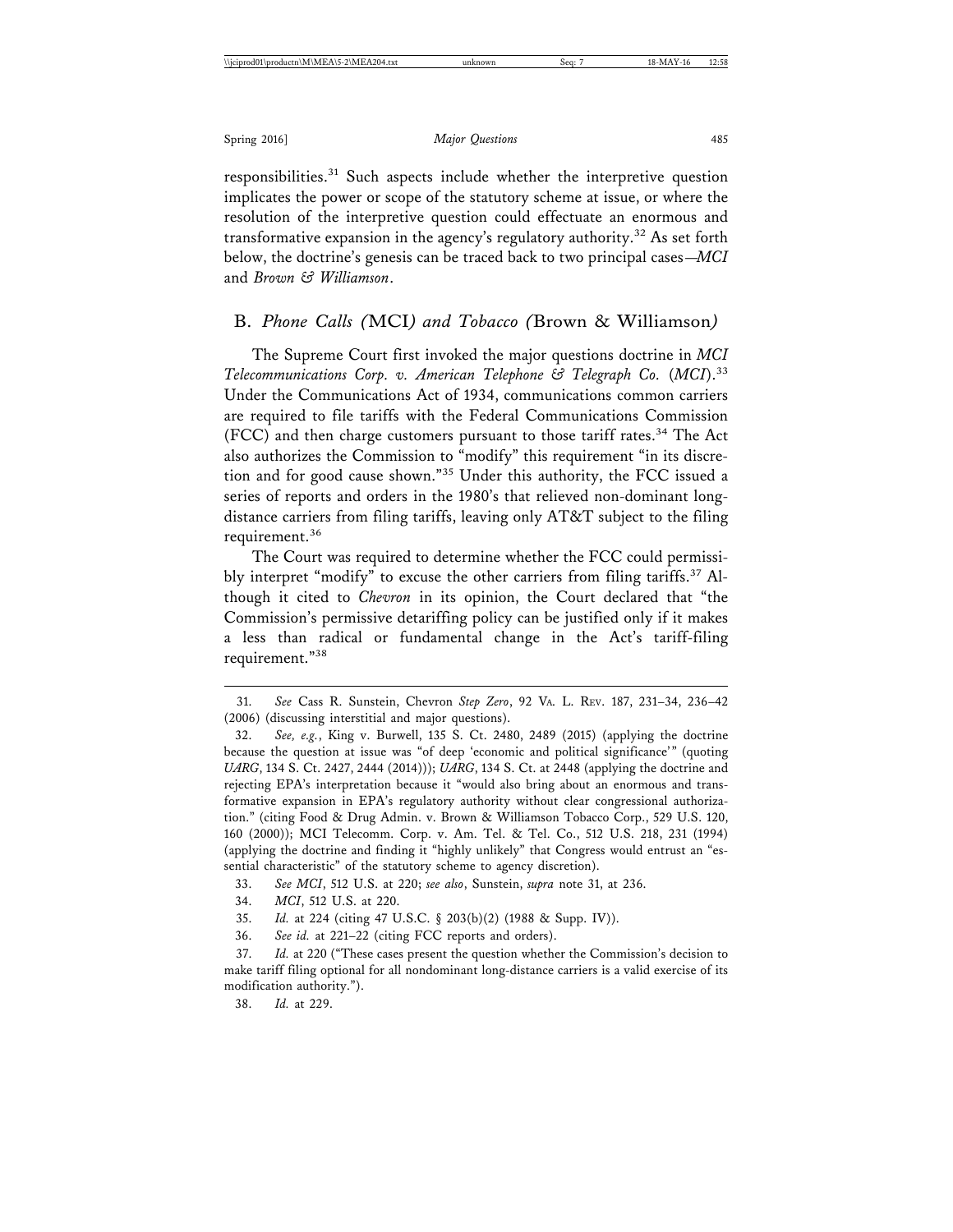In reviewing the FCC regulation, the Court found that "rate filings are ... the essential characteristic of a rate-regulated industry."<sup>39</sup> Furthermore, the filing requirement "was Congress's chosen means of preventing unreasonableness and discrimination in charges"<sup>40</sup> and had "always been considered essential to preventing price discrimination and stabilizing rates."41 On this basis, the Court concluded that it was "highly unlikely that Congress would leave the determination of whether an industry will be entirely, or even substantially, rate-regulated to agency discretion."42 Moreover, it further noted that it would be "even more unlikely that it would achieve that through such a subtle device as permission to 'modify' rate-filing requirements."43

The Court held that the FCC's regulation amounted to a "fundamental revision of the statute, changing it from a scheme of rate regulation in longdistance common-carrier communications to a scheme of rate regulation only where effective competition does not exist."<sup>44</sup> It found "not the slightest doubt" concerning Congress's intended meaning in the statute and therefore rejected the FCC's interpretation.<sup>45</sup>

Six years after *MCI*, the Court cemented the existence of the major questions doctrine within the *Chevron* framework. In *FDA v. Brown & Williamson*, the Court faced the question of whether the Food and Drug Administration (FDA) had the authority to regulate tobacco products.<sup>46</sup> In 1996, the FDA had determined that nicotine was a "drug" within the meaning of the Food, Drug, and Cosmetic Act (FDCA), and consequently issued regulations aimed at reducing tobacco consumption among children and adolescents.47 The FDA grounded its conclusion on the FDCA's definition of

<sup>39.</sup> *Id.* at 231.

<sup>40.</sup> *Id.* at 230 ("There is not only a relation, but an indissoluble unity between the provision for the establishment and maintenance of rates until corrected in accordance with the statute and the prohibitions against preferences and discrimination." (quoting Tex. & Pac. Ry. Co. v. Abilene Cotton Oil Co., 204 U.S. 426, 440 (1907))).

<sup>41.</sup> *Id.* (quoting Maislin Indus., U.S., Inc. v. Primary Steel, Inc., 497 U.S. 116, 126 (1990)). The *MCI* Court also cited with approval a case which found "filing requirements 'render rates definite and certain, and . . . prevent discrimination and other abuses,'" *id.* (quoting Ariz. Grocery Co. v. Atchison, T. & S.F. Ry. Co., 284 U.S. 370, 384 (1932)), and that the "elimination of filing requirement 'opens the door to the possibility of the very abuses of unequal rates which it was the design of the statute to prohibit and punish,'" *id.* (quoting Armour Packing Co. v. United States, 209 U.S. 56, 81 (1908)).

<sup>42.</sup> *Id.* at 231.

<sup>43.</sup> *Id.*

<sup>44.</sup> *Id.* at 231–32.

<sup>45.</sup> *Id.* at 228.

<sup>46.</sup> Food & Drug Admin. v. Brown & Williamson Tobacco Corp., 529 U.S. 120, 125  $(2000).$ 

<sup>47.</sup> *Id.*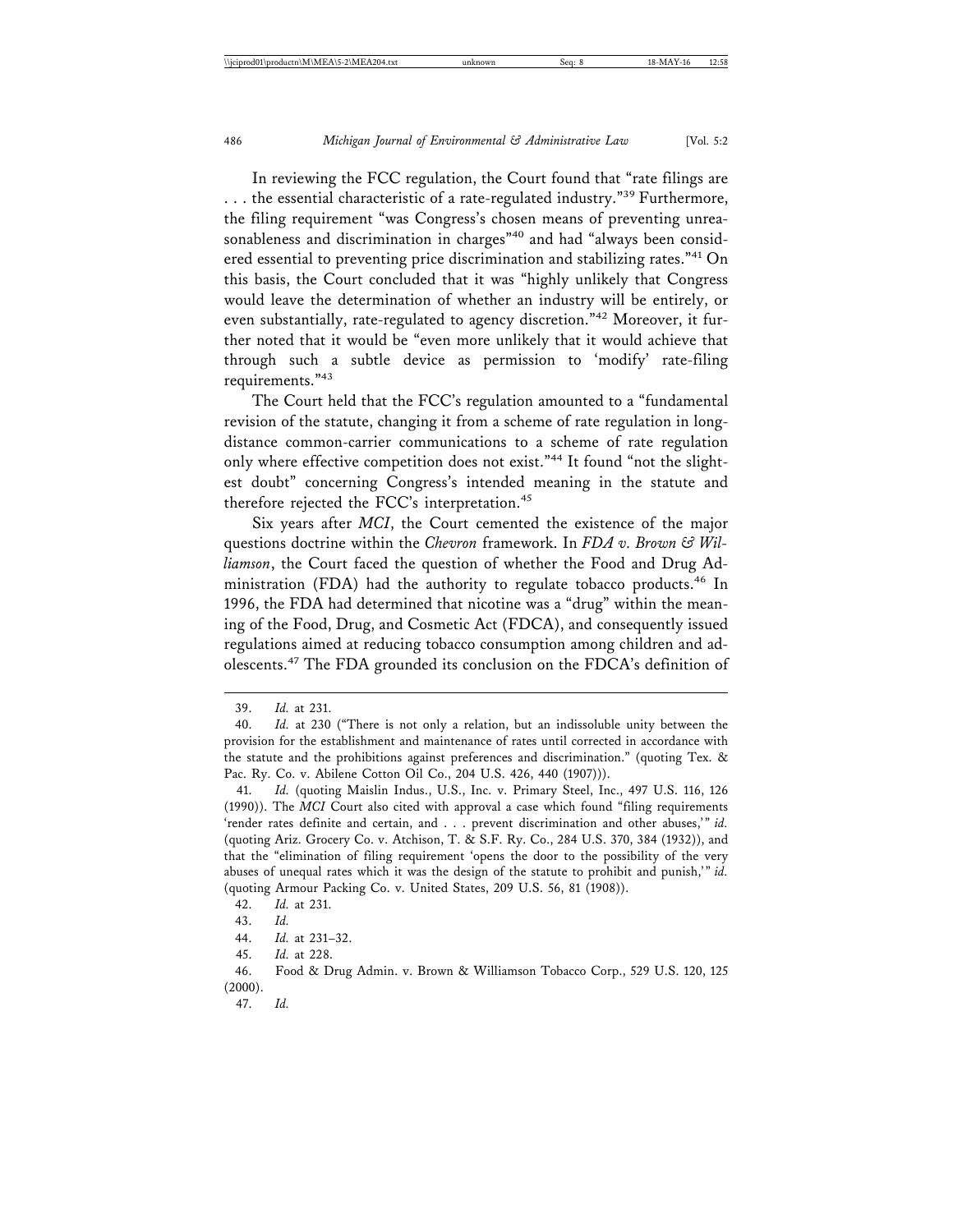"drug," which included "articles (other than food) intended to affect the structure or any function of the body."<sup>48</sup>

The Court first identified that a "threshold issue [was to determine] the appropriate framework for analyzing the FDA's assertion of authority to regulate tobacco products."49 Because the dispute involved "an administrative agency's construction of a statute that it administers," the Court's review was governed by *Chevron* Steps One and Two.50 Quoting *Chevron*, the Court recognized that deference was warranted because "[t]he responsibilities for assessing the wisdom of such policy choices and resolving the struggle between competing views of the public interest are not judicial ones."<sup>51</sup>

However, the Court also noted that its application of *Chevron* was cabined by other principles. The Court stated that its Step One analysis, whether "Congress has directly spoken to the precise question at issue," was impacted by the "nature of the question presented."52 The Court pointed out that *Chevron* deference is rooted in the principle that Congress implicitly delegated the agency authority to "fill in the statutory gaps."53 But, "[i]n extraordinary cases," it explained, the Court will not presume that "Congress has intended such an implicit delegation."54

The *Brown & Williamson* Court then found that the case involved such extraordinary circumstances. One principal rationale for this finding was that the FDA's assertion of jurisdiction would extend to "a significant portion of the American economy."55 In support of this proposition, the Court noted how a current U.S. Code provision stated that "the marketing of tobacco constitutes one of the greatest basic industries of the United States with ramifying activities which directly affect interstate and foreign commerce at every point, and stable conditions therein are necessary to the general welfare."56 The Court noted that its reasoning in *MCI* was "instruc-

<sup>48.</sup> *Id.* at 126 (quoting 21 U.S.C § 321(g)(1)(C) (1994 & Supp. III)).

<sup>49.</sup> *Id.* at 132.

<sup>50.</sup> *Id.* (reciting *Chevron*'s two-step analysis).

<sup>51.</sup> *Id.* (quoting Chevron U.S.A. Inc. v. Nat. Res. Def. Council, Inc., 467 U.S. 837, 866 (1984)). The Court also noted that deference was appropriate based on the "agency's greater familiarity with the ever-changing facts and circumstances surrounding the subjects regulated." *Id.* (citing Rust v. Sullivan, 500 U.S. 173, 187 (1991)).

<sup>52.</sup> *Id.* at 159.

<sup>53.</sup> *Id.* (citing *Chevron*, 467 U.S. at 844).

<sup>54.</sup> *Id.* (citing Stephen Breyer, *Judicial Review of Questions of Law and Policy*, 38 ADMIN. L. REV. 363, 370 (1986) ("A court may also ask whether the legal question is an important one. Congress is more likely to have focused upon, and answered, major questions, while leaving interstitial matters to answer themselves in the course of the statute's daily administration.")).

<sup>55.</sup> *Id.* ("This is hardly an ordinary case.").

<sup>56.</sup> *Id.* at 137 (quoting 7 U.S.C. § 1311(a) (1994)).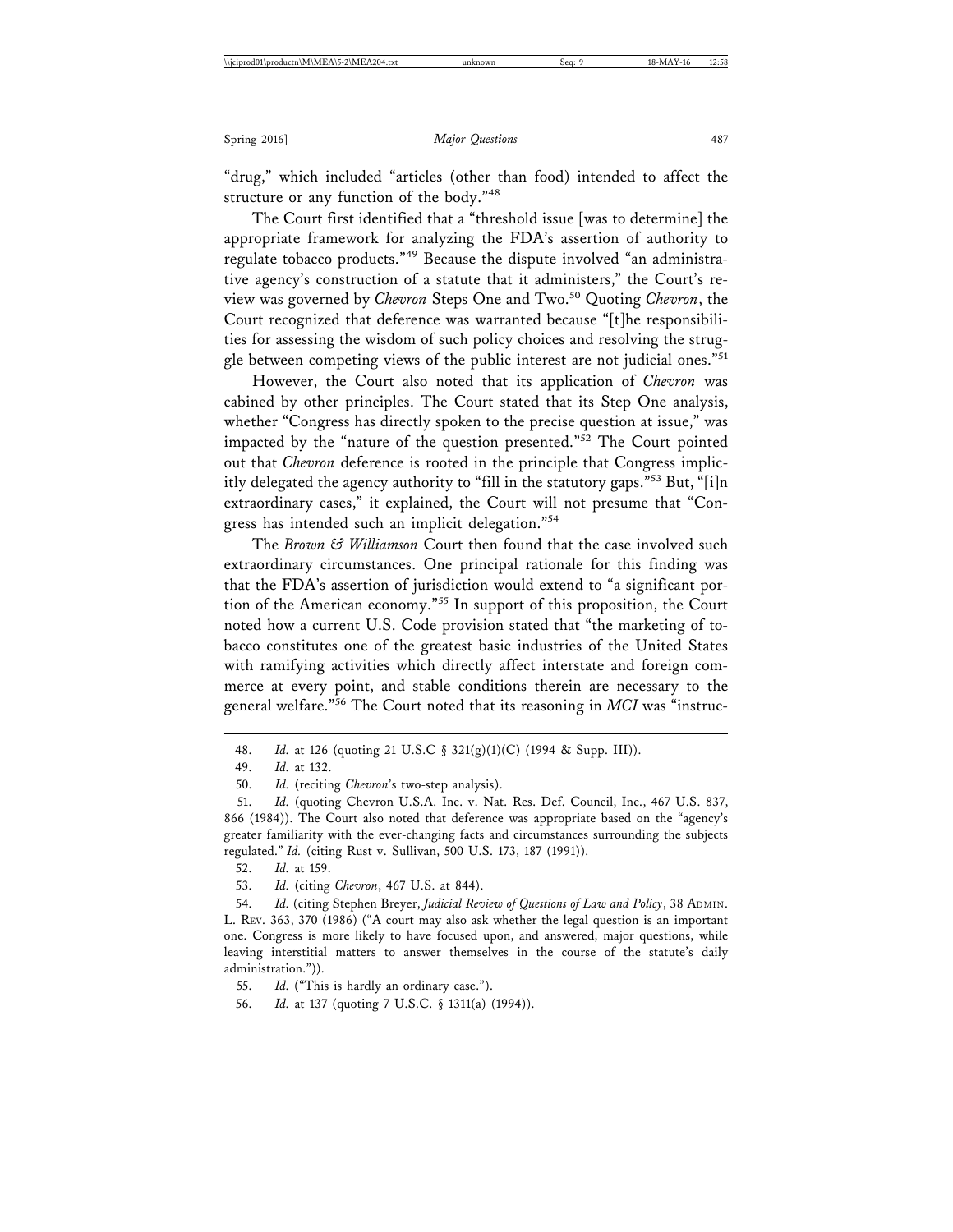tive."57 As in *MCI*, the Court was "confident that Congress could not have intended to delegate a decision of such economic and political significance to an agency in so cryptic a fashion."58 It therefore concluded that Congress had "directly spoken to the issue and precluded the FDA from regulating tobacco products."<sup>59</sup>

## C. MCI*,* Brown & Williamson*, and* Chevron *Step One*

These two early cases established the major questions doctrine as part of the statutory interpretation inquiry within the *Chevron* framework. In both *MCI* and *Brown & Williamson*, the Court applied the doctrine within *Chevron's* Step One analysis.

For instance, in *Brown & Williamson*, the Court characterized its holding in *MCI* as falling under Step One: "We rejected the FCC's construction, finding 'not the slightest doubt' that Congress had directly spoken to the question."60 Likewise, in *Brown & Williamson*, the Court concluded that the FDA did not have authority over tobacco products because "Congress ha[d] directly spoken to the precise question at issue," a Step One inquiry.<sup>61</sup>

Thus, in its *original* form, the major questions doctrine constituted a narrow expansion of the *Chevron* framework whereby the Court, in its *Chevron* Step One analysis, measured the degree to which the issue at hand was "major" to help determine whether the statutory language was plain and unambiguous.

## III. MAJOR QUESTIONS ABOUT THE "MAJOR QUESTIONS" **DOCTRINE**

## A. *Introduction*

After its emergence in cases such as *MCI* and *Brown & Williamson*, the Court clearly embraced the major questions doctrine as part of its working "toolkit" for statutory construction. With respect to the doctrine, several observations can be made. First, in key cases such as *MCI* and *Brown & Williamson*, the Court invoked the doctrine as part of its *Chevron* Step One inquiry.62 But perhaps because the doctrine was only in its infancy, the Court did not engage in a discussion or elaboration of its contours. Nor was there any mention of how the major questions doctrine fit within the *Chev-*

<sup>57.</sup> *Id.* at 160.

<sup>58.</sup> *Id.*

<sup>59.</sup> *Id.* at 160–61.

<sup>60.</sup> *Id.* at 160 (quoting MCI Telecomm. Corp. v. Am. Tel. & Tel. Co., 512 U.S. 218, 228 (1994)).

<sup>61.</sup> *Id.* at 159.

<sup>62.</sup> *See MCI*, 512 U.S. at 227.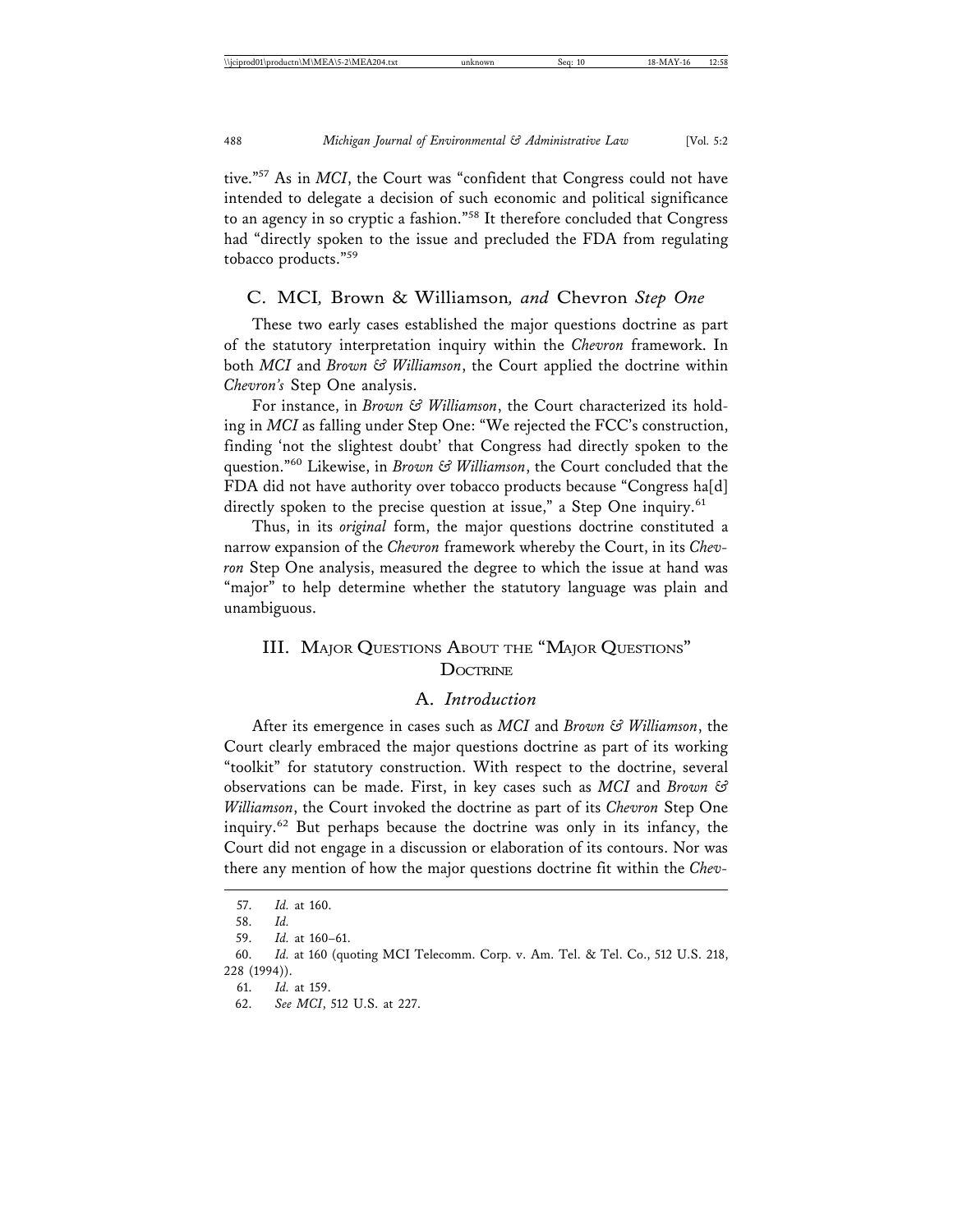*ron* analysis or whether it should be applied exclusively at *Chevron* Step One.

Second, since its decision in *Brown & Williamson* in 2000, the Court has declined to invoke the doctrine in cases where justices, litigants, and scholars have argued it would be appropriate to do so.<sup>63</sup> For example, in the Court's groundbreaking decision in *Massachusetts v. EPA*, where the Court held that greenhouse gases were "pollutants" under the Clean Air Act, the major questions doctrine took center stage in the majority opinion.<sup>64</sup> In that case, EPA had argued that its interpretation that the Clean Air Act did not authorize the regulation of greenhouse gases was consistent with *Brown & Williamson* (and the major questions doctrine) because based on the economic and political significance of the decision, Congress could not have intended EPA to regulate greenhouse gases.<sup>65</sup> In finding against EPA, however, the Court expressly explained why EPA's reliance on *Brown & Wil*liamson was misplaced.<sup>66</sup> Following the Court's opinion, scholars opined that the Court's decision was incorrect on that basis.<sup>67</sup>

Third, when the Court revived the major questions doctrine in 2014 and 2015, it did so in circumstances outside the *Chevron* Step One analysis. The re-emergence of the doctrine is a significant event within our administrative jurisprudence, and its application beyond the Step One inquiry raises separate concerns. Accordingly, this Part explores the evolution of the major questions doctrine in the recent cases of *UARG*68 and *King*69 and analyzes inconsistencies in the Court's current approach.

## B. UARG v. EPA

The major questions doctrine awoke from its dormancy in a majority opinion in the Supreme Court's decision in *UARG*. The doctrine provided pivotal support for the Court's decision to reject EPA's interpretation of a Clean Air Act provision involving the regulation of greenhouse gases

- 65. *Id.*
- 66. *Id.*

68. *UARG*, 134 S. Ct. 2427 (2014).

<sup>63.</sup> Moncrieff, *supra* note 3, at 594 (arguing that the Court should have applied the major questions doctrine in *Massachusetts v. EPA*, 549 U.S. 497 (2007)); *see also* City of Arlington v. FCC, 133 S. Ct. 1863, 1868 (2013) (rejecting distinguishing between "big, important" agency interpretations and "humdrum, run-of-the-mill" interpretations when deciding whether to defer under *Chevron*); *Massachusetts*, 549 U.S. at 530–31 (rejecting EPA's arguments that the major questions doctrine should apply in interpreting the statute to preclude regulation).

<sup>64.</sup> *Massachusetts*, 549 U.S. at 530–31.

<sup>67.</sup> Moncrieff, *supra* note 3, at 594.

<sup>69.</sup> *Id.* at 2480.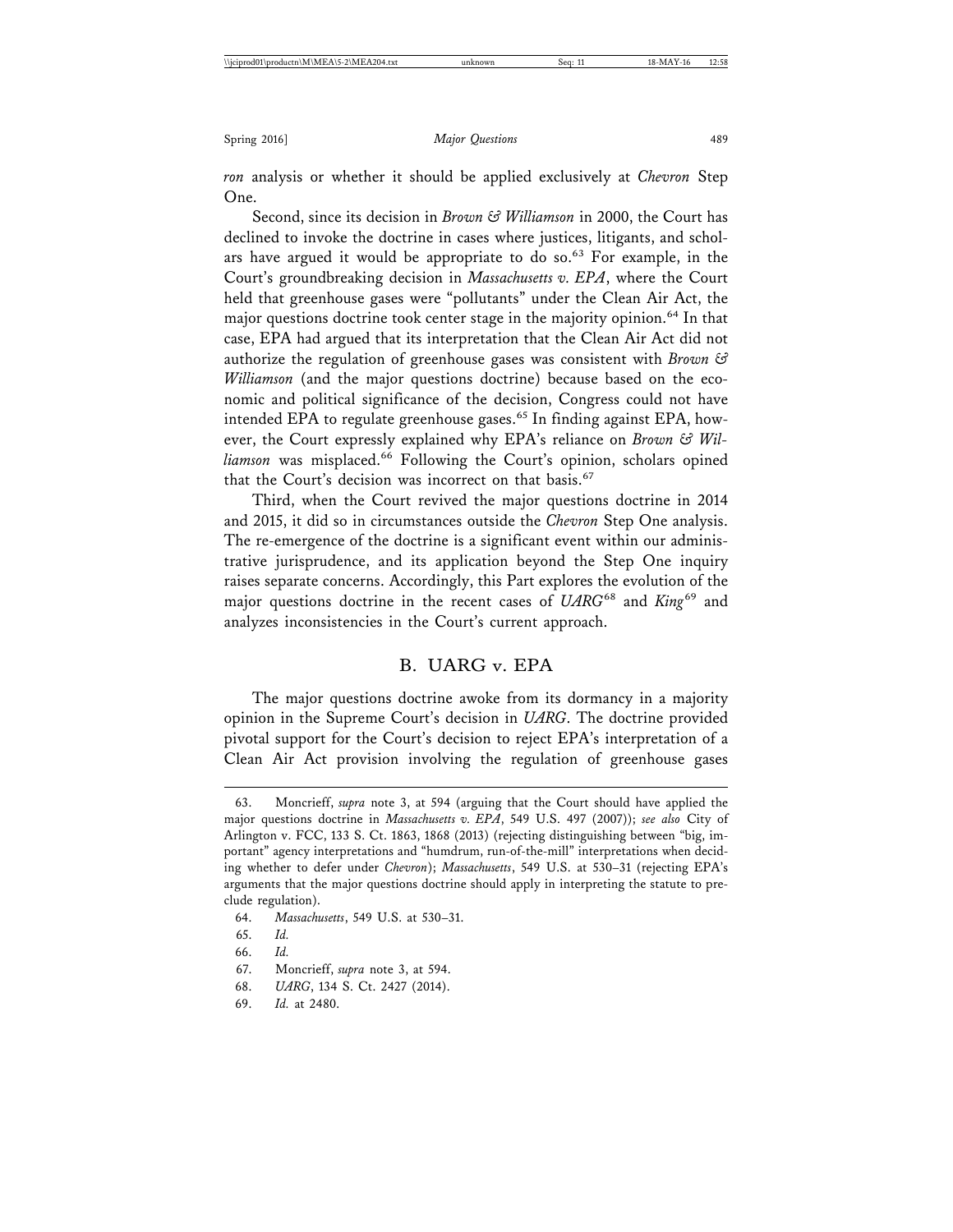(GHGs).70 The case involved challenges to EPA's "cascading series of greenhouse gas-related rules and regulations" promulgated in the wake of the Supreme Court's 2007 conclusion in *Massachusetts v. EPA* that GHGs may be regulated under the CAA.71 After *Massachusetts v. EPA*, one pivotal question remained: whether EPA's promulgation of GHG emission standards for new motor vehicles compelled the agency to regulate certain "stationary sources" of GHG emissions, such as power plants, industrial facilities, and even smaller sources, like apartment buildings.72 Relatedly, even if EPA was not *required* to regulate these stationary sources, the question remained whether it was nonetheless *permitted* to do so under the Clean Air Act.

The Court in *UARG* answered these questions in a divided and complex decision.73 Justice Scalia, joined by Chief Justice Roberts and Justices Thomas, Kennedy, and Alito, described the case as consisting of "two distinct challenges."<sup>74</sup> First, the Court was required to "decide whether EPA permissibly determined that a source may be subject to [certain CAA] permitting requirements on the *sole* basis of the source's potential to emit greenhouse gases."75 Second, the Court needed to assess whether EPA "permissibly determined that a source *already subject to the [CAA permitting] program* because of its emission of conventional pollutants . . . may be required to limit its greenhouse-gas emissions by" installing certain pollution reducing devices.<sup>76</sup>

To answer the first question, the Court proceeded through three separate inquiries<sup>77</sup>: (1) whether EPA's view was compelled by the statute;<sup>78</sup> (2) if not compelled, whether EPA's view was a reasonable construction of the  $CAA$ ;<sup>79</sup> and (3) if not reasonable, whether EPA's promulgation of a related CAA rule could cure the unreasonable interpretation.<sup>80</sup>

- 74. *Id.* at 2438.
- 75. *Id.* (emphasis added).

76. *Id.* (emphasis added); *see also id.* at 2447 (discussing the permissibility of requirements EPA placed on sources already subject to the CAA permitting program).

- 78. *Id.* at 2439–42 (Part II-A-1).
- 79. *Id.* at 2442–44 (Part II-A-2).
- 80. *Id.* at 2444–46 (Part II-A-3).

<sup>70.</sup> *Id.* For a comprehensive examination of the case, see Kevin O. Leske, *A Step by Step Look at* UARG v. EPA*: A New Layer of Greenhouse Gas Regulation*, 4 ENVTL. & EARTH L.J. 3 (2014).

<sup>71.</sup> Coal. for Responsible Regulation, Inc. v. EPA, 684 F.3d 102, 115 (D.C. Cir. 2012) (citing Massachusetts v. EPA, 549 U.S. 497 (2007)).

<sup>72.</sup> Leske, *supra* note 70, at 3.

<sup>73.</sup> *UARG*, 134 S. Ct. at 2430–32.

<sup>77.</sup> *Id.* at 2439–47.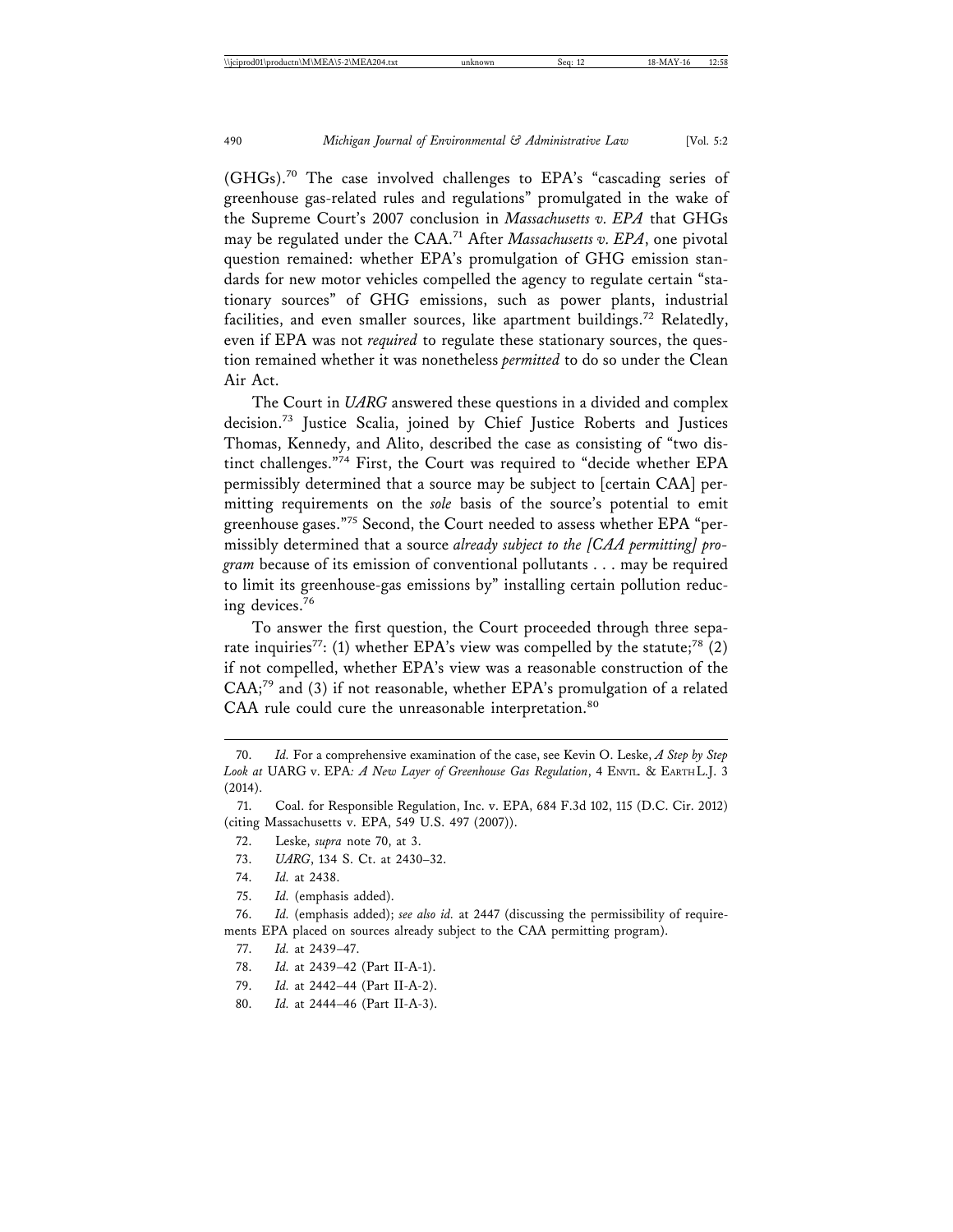Justice Scalia, writing for the majority, first set forth that the Court would follow the *Chevron* standard. Under *Chevron* Step One, the Court inquired whether, under the plain language of the CAA, a source not otherwise regulated because of its emissions of conventional pollutants must be subject to applicable permitting requirements based solely on its potential to emit greenhouse gasses. $81$  On this issue, the Court rejected EPA's position that the CAA was unambiguous and held that the statute did not compel such a result.<sup>82</sup> In other words, there was "no insuperable textual barrier" in the CAA preventing EPA from excluding GHG emissions as a permitting trigger.<sup>83</sup>

Because the Court rejected EPA's plain language argument, it turned to *Chevron* Step Two to determine whether EPA's interpretation that the CAA could be construed to regulate "anyway" sources was nonetheless reasonable.84 The major questions doctrine was invoked in this part of the Court's analysis.85 Despite recognizing that *Chevron's* deferential framework permitted EPA to "operate 'within the bounds of reasonable interpretation,'"86 the majority rejected EPA's construction of the CAA. The Court explained that its analysis of the proper interpretation of an ambiguous statutory term is guided by "the specific context in which . . . language is used" as well as "the broader context of the statute as a whole."<sup>87</sup> In other words, "an agency interpretation that is 'inconsisten[t] with the design and structure of the statute as a whole,' does not merit deference."88

The Court then rejected EPA's interpretation as "inconsistent with . . . the [Clean Air] Act's structure and design."89 The Court highlighted that EPA had "repeatedly acknowledged that applying the [relevant CAA] permitting requirements to greenhouse gases would be inconsistent with—in fact, would overthrow—the Act's structure and design."90 EPA's interpretation would lead to an incredible rise in permit applications, billions of dollars in administrative costs, and "decade-long delays" that would cause

<sup>81.</sup> *Id.* at 2438-39. The Court called these "non-anyway sources," in contrast to "anyway sources," which are stationary sources already regulated because of their emissions of conventional pollutants. *Id.*

<sup>82.</sup> *Id.* at 2442.

<sup>83.</sup> *Id.*

<sup>84.</sup> *Id.*

<sup>85.</sup> *Id.* at 2444.

<sup>86.</sup> *Id.* at 2442 (quoting City of Arlington v. FCC, 133 S. Ct. 1863, 1868 (2013)).

<sup>87.</sup> *Id.* (quoting Robinson v. Shell Oil Co., 519 U.S. 337, 341 (1997)).

<sup>88.</sup> *Id.* at 2442 (alteration in original) (quoting Univ. of Tex. Sw. Med. Ctr. v. Nassar, 133 S. Ct. 2517, 2529 (2013)).

<sup>89.</sup> *Id.*

<sup>90.</sup> *Id.*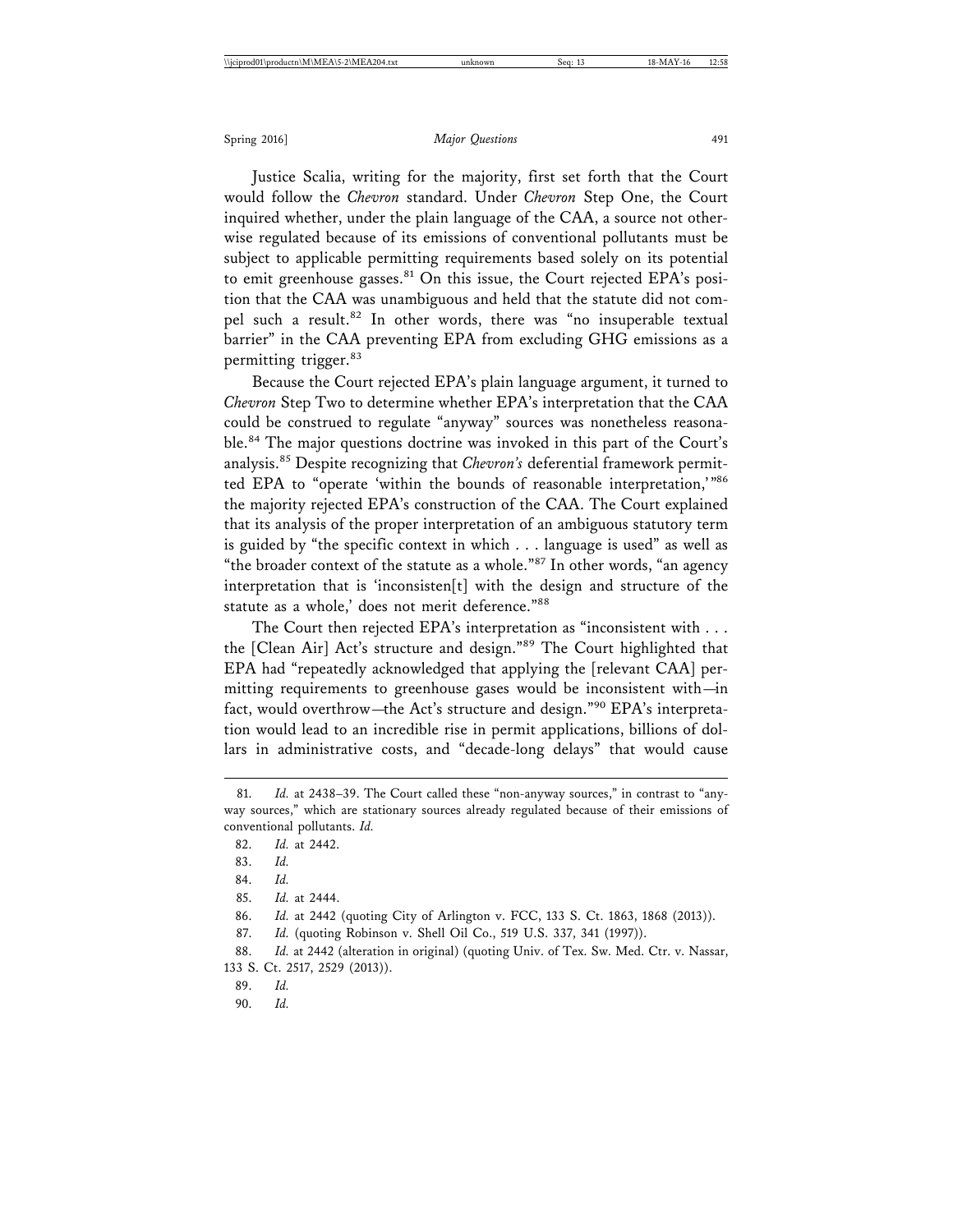"construction projects to grind to a halt nationwide."<sup>91</sup> The Court cited to EPA's own admission that including smaller sources would result in a "complicated, resource-intensive, time-consuming, and sometimes contentious process."92

In addition to the practical implications of EPA's interpretation, the Court reasoned that including smaller stationary sources would contravene Congress's intent.<sup>93</sup> The Court surmised that Congress, in designing the permitting programs at issue, intended to cover "a relative handful of large sources capable of shouldering heavy substantive and procedural burdens."<sup>94</sup> Thus, Congress would have wanted the program to apply to "'hundreds of larger sources,' not 'tens of thousands of smaller sources.'"95 Even EPA had conceded that one of the permitting programs at issue was "'finely crafted for thousands,' not millions, of sources."96 An interpretation that allowed EPA to mandate that smaller sources secure permits for their GHG emissions alone would therefore "be 'incompatible' with 'the substance of Congress' [sic] regulatory scheme.'"97

After determining that EPA's interpretation was incompatible with the regulatory scheme, the Court concluded that the major questions doctrine also compelled the conclusion that EPA's interpretation was unreasonable under *Chevron* Step Two.<sup>98</sup> EPA's interpretation that GHG emissions alone

92. *Id.* (quoting Tailoring Rule, 74 Fed. Reg. 55,292, 55,304, 55,321–22 (proposed Oct. 27, 2009)).

93. *Id.* ("[T]he great majority of additional sources brought into the PSD and title V programs would be small sources that Congress did not expect would need to undergo permitting." (quoting Tailoring Rule, 75 Fed. Reg. at 31,533)).

95. *Id.* (quoting Tailoring Rule, 74 Fed. Reg. at 55,304, 55,321–22).

96. *Id.* at 2444 (quoting Tailoring Rule, 75 Fed. Reg. at 31,563).

97. *Id.* at 2443 (quoting Food & Drug Admin. v. Brown & Williamson Tobacco Corp., 529 U.S. 120, 156 (2000)). For instance, the majority quoted EPA's admission that inclusion of GHGs as a regulated pollutant under PSD and Title programs would result in a 1,000 fold increase in the statutory permitting thresholds and would therefore "severely undermine what Congress sought to accomplish." *Id.* at 2443 (quoting Tailoring Rule, 75 Fed. Reg. at 31,554).

98. *Id.* at 2444.

<sup>91.</sup> *Id.* at 2442–43. For example, EPA had conceded that applications for PSD permits would balloon from approximately 800 to about 82 thousand each year. *Id.* at 2443 (citing Tailoring Rule, 75 Fed. Reg. 31,514, 31,557 (June 3, 2010)). Similarly, the administrative costs of the PSD program would skyrocket from \$12 million to over \$1.5 billion. *Id.* With respect to the Title V program, the Court called the consequences "equally bleak" if sources were required to secure permits based on the potential GHG emissions. *Id.* Permits would be required for over 6 million sources (up from about 15 thousand sources) and administrative costs would rise from \$62 million to \$21 billion annually. *Id.* (citing Tailoring Rule, 75 Fed. Reg. at 31,562–63). And even more dramatically, "collectively the newly covered sources would face permitting costs of \$147 billion." *Id.*

<sup>94.</sup> *Id.*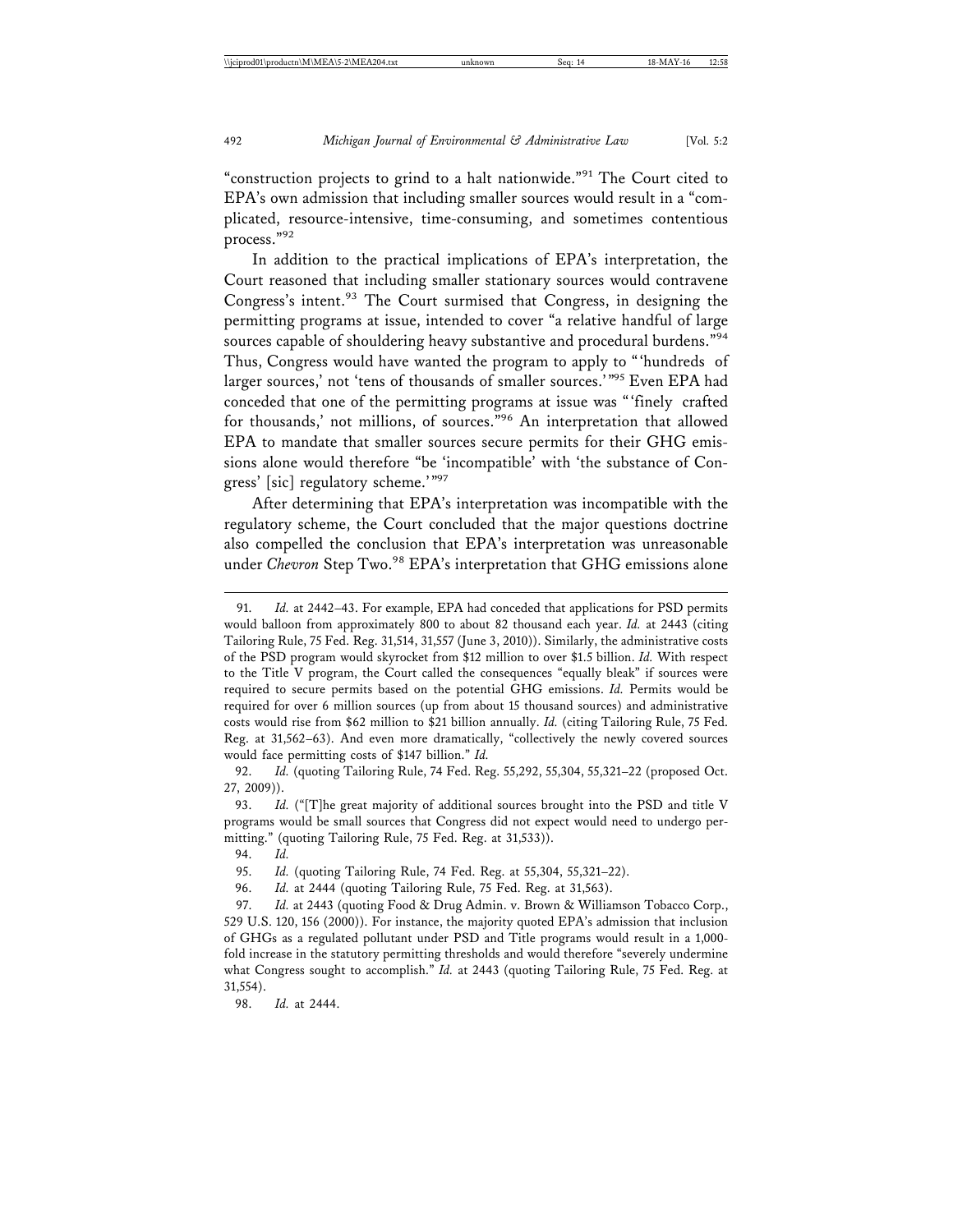could trigger CAA permitting requirements, it concluded, "would bring about an enormous and transformative expansion in EPA's regulatory authority without clear congressional authorization."99 The Court cited both *Brown & Williamson* and *MCI* for the proposition that in circumstances where an agency's interpretation impacts "a significant portion of the American economy," courts must be wary to endorse such an interpretation without clear direction by Congress.<sup>100</sup> EPA's admission that its interpretation would transform the CAA into a statute that would be "unrecognizable to the Congress that designed it" further reinforced the conclusion that EPA's view was unreasonable.<sup>101</sup> Thus, the Court found that the agency's interpretation fell "comfortably"<sup>102</sup> within the category of interpretations that "do[] not merit deference."<sup>103</sup>

The second issue presented in the case was whether EPA "permissibly determined that a source *already subject to the [CAA permitting] program* because of its emission of conventional pollutants (an 'anyway source') may be required to limit its greenhouse-gas emissions" by having to install certain pollution reducing devices.104 The provision at issue required that the best available control technology (BACT) be applied "for each pollutant subject to regulation" under the CAA.<sup>105</sup> Here, the Court concluded its Step One analysis in favor of the EPA, holding that the BACT provision unambiguously applies to GHG emissions from "anyway sources."<sup>106</sup>

With respect to the major questions doctrine, the Court further explained that even if the plain text of the provision did not compel the Court's conclusion, there was no practical problem that would render EPA's interpretation unreasonable under *Chevron* Step Two.107 In other words, the major questions doctrine would not apply because EPA's interpretation was not "so disastrously unworkable" as to "result in such a dramatic expansion

<sup>99.</sup> *Id.*

<sup>100.</sup> *Id.* (quoting and citing *Brown & Williamson*, 529 U.S. at 159, 160) (citing MCI Telecomm. Corp. v. Am. Tel. & Tel. Co., 512 U.S. 218, 231 (1994); Indus. Union Dept., AFL–CIO v. Am. Petroleum Inst., 448 U.S. 607, 645–46 (1980) (plurality opinion)).

<sup>101.</sup> *Id.* at 2442, 2444 (noting in its *Chevron* Step One analysis that it would have been entirely consistent with the CAA (and the Court's decision in *Massachusetts*) for EPA "to exclude those atypical pollutants that, like greenhouse gases, are emitted in such vast quantities that their inclusion would radically transform those programs and render them unworkable as written").

<sup>102.</sup> *Id.* at 2444.

<sup>103.</sup> *Id.* at 2442.

<sup>104.</sup> *Id.* at 2438 (emphasis added); *see also id.* at 2447 (discussing the permissibility of requirements EPA placed on sources already subject to the CAA permitting program).

<sup>105.</sup> *Id.* at 2448.

<sup>106.</sup> *Id.*

<sup>107.</sup> *Id.*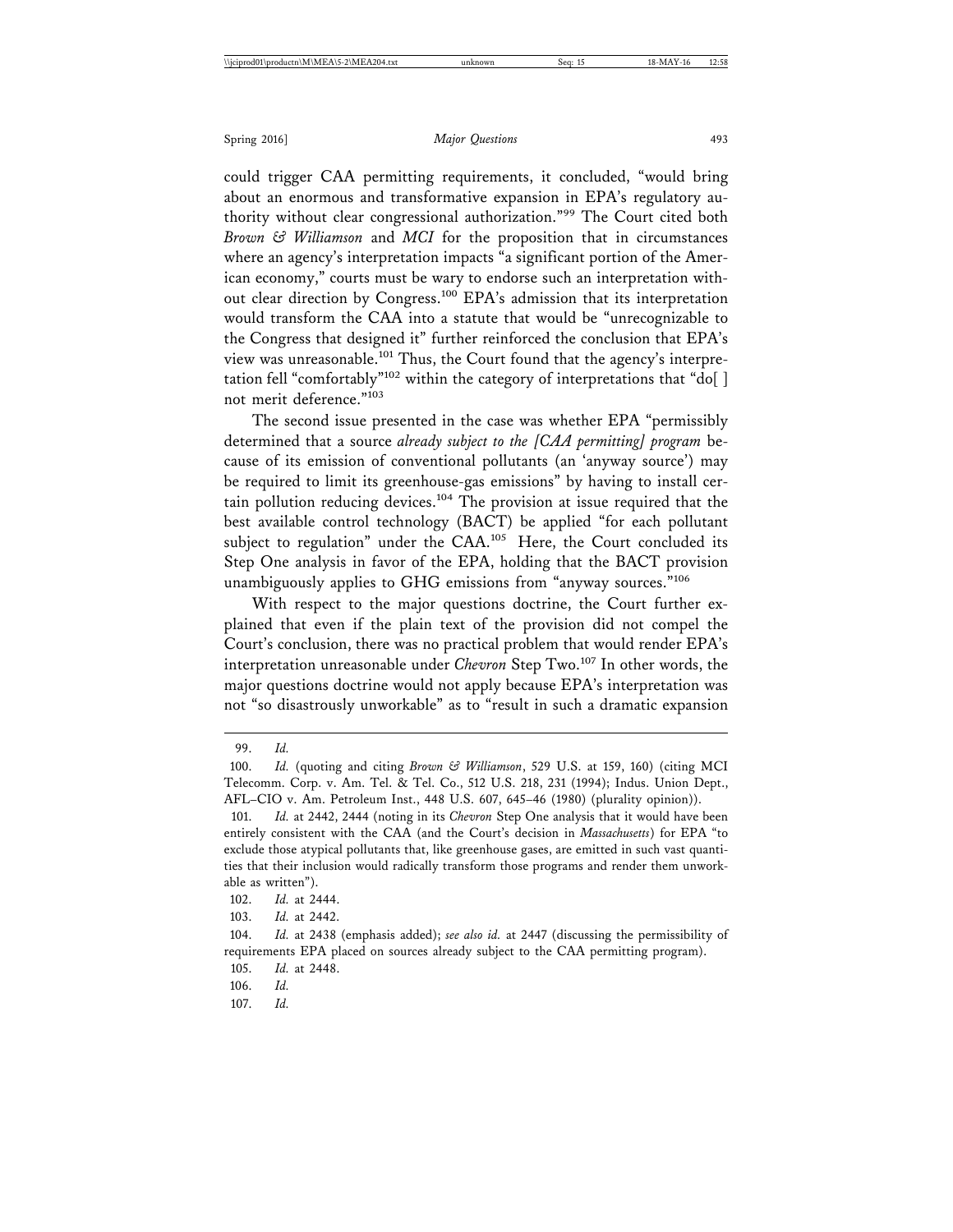of agency authority" or "extend[ ] EPA jurisdiction over millions of previously unregulated entities."<sup>108</sup> Rather, the interpretation would merely "moderately increas[e] the demands EPA (or a state permitting authority) can make of entities already subject to its regulation."109 Moreover, the Court found that it was not clear that "EPA's demands will be of a significantly different character from those traditionally associated with" the requirements to which such sources are already subject.<sup>110</sup> Thus, the Court twice addressed the major questions doctrine in its *Chevron* Step Two analysis, but with different results.<sup>111</sup>

## C. King v. Burwell

A year after *UARG*, the Court invoked the major questions doctrine again in *King*. This time, it did at so at *Chevron* Step Zero, thereby declining to apply the *Chevron* framework altogether.

At issue in *King*<sup>112</sup> was a provision of the Patient Protection and Affordable Care Act (ACA) concerning tax credits available to individuals.<sup>113</sup> The ACA's goal is to provide universal health care. In furtherance of this goal, the ACA instituted a series of health insurance reforms applicable to all states.<sup>114</sup> The first reform was to enact health insurance market regulations that "barred insurers from denying coverage to any person because of his health" (the "guaranteed issue" requirement) and prohibited "insurers from charging a person higher premiums for the same reason" (the "community rating" requirement).<sup>115</sup>

The second reform requires that individuals secure health insurance coverage or face an Internal Revenue Service (IRS) penalty (the "coverage requirement").116 To ensure that individuals would not wait to buy health insurance until they became ill, Congress enacted this coverage mandate to "minimize this adverse selection and broaden the health insurance risk pool

<sup>108.</sup> *Id.*

<sup>109.</sup> *Id.*

<sup>110.</sup> *Id.* at 2449.

<sup>111.</sup> *Id.* at 2444, 2448–49.

<sup>112.</sup> King v. Burwell, 135 S. Ct. 2480 (2015).

<sup>113.</sup> *Id.* at 2485 (2015); The Patient Protection and Affordable Care Act, Pub. L. No. 111-148, 124 Stat. 119 (2010) (codified at scattered titles and sections of U.S.C.).

<sup>114.</sup> *King*, 135 S. Ct. at 2485.

<sup>115.</sup> *Id.* at 2485–86 ("[E]ach health insurance issuer that offers health insurance coverage in the individual . . . market in a State must accept every . . . individual in the State that applies for such coverage." (quoting 42 U.S.C. § 300gg–1(a) (2012))). The Court found that "[t]he Act also bars insurers from charging higher premiums on the basis of a person's health." *Id.*

<sup>116.</sup> *Id.* (citing 26 U.S.C. § 5000A (2012)).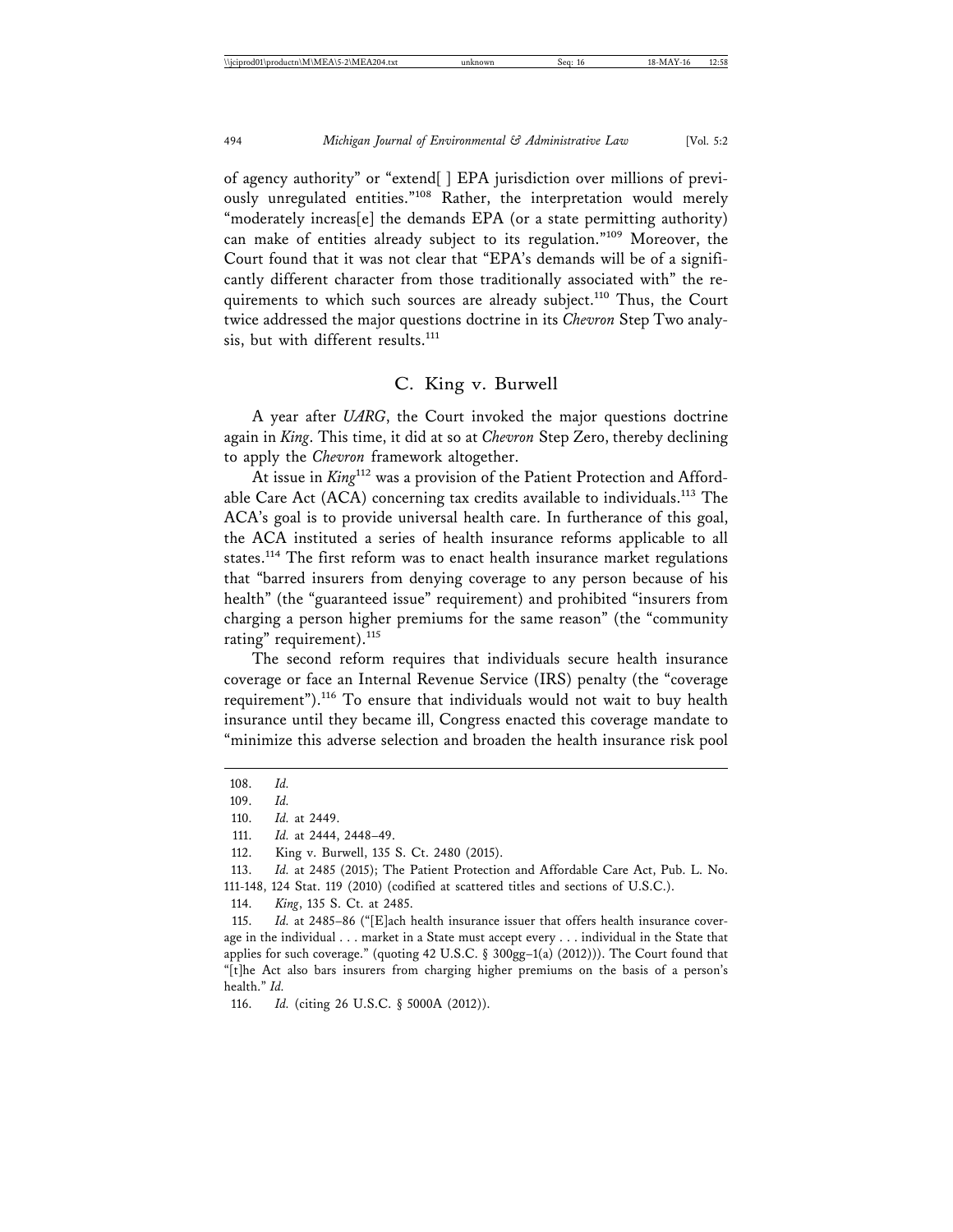to include healthy individuals, which will lower health insurance premiums."117

The third reform provides tax credits to low income individuals to make health coverage more affordable. For instance, "individuals with household incomes between 100 percent and 400 percent of the federal poverty line" are eligible for such tax credits and are allowed to use these credits to buy insurance directly from to the individual's insurer in advance.<sup>118</sup>

To effectuate these reforms, the ACA also requires each state to create an "Exchange" for individuals to shop for health insurance coverage.<sup>119</sup> If a state decides not to establish an Exchange, the Secretary of Health and Human Services (HHS) "shall . . . establish and operate such Exchange within the State."<sup>120</sup>

The question in *King* was "whether the Act's tax credits are available in States that have a Federal Exchange rather than a State Exchange."<sup>121</sup> Although the ACA states that tax credits "shall be allowed" for any "applicable taxpayer," it also provides that the tax credit amount depends in part on the taxpayer's enrollment in a health insurance plan through "an Exchange *established by the State* under section 1311 of the [ACA]."122

The IRS interpreted the provision to mean that individuals were eligible for credits when insurance was purchased in either a State or a Federal Exchange.123 Specifically, the IRS rule determined tax credit eligibility based on enrollment in an insurance plan through "an Exchange,"124 which is further defined as "an Exchange serving the individual market . . . regardless of whether the Exchange is established and operated by a State . . . or by HHS."<sup>125</sup>

The parties challenging the IRS interpretation, on the other hand, maintained that tax credits were not available for individuals who enrolled in insurance plans through a Federal Exchange. They argued that based on the statute, a Federal Exchange is not "an Exchange established by the State under [42 U.S.C. § 18031]."126

120. *Id.* (citing 42 U.S.C. § 18041(c)(1) (2012)).

<sup>117.</sup> *Id.* (quoting 42 U.S.C. § 18091(2)(I) (2012)). The act exempts the coverage requirement for an individual who "has to spend more than eight percent of his income on health insurance." *Id.* at 2486–87 (citing 26 U.S.C. §§ 5000A(e)(1)(A), (e)(1)(B)(ii)).

<sup>118.</sup> *Id.* at 2487 (citing 42 U.S.C. §§ 18081, 18082 (2012)).

<sup>119.</sup> *Id.* (citing 42 U.S.C. § 18031(b)(1) (2012)).

<sup>121.</sup> *Id.*

<sup>122.</sup> *Id.* (quoting 26 U.S.C. § 36B(a)–(c) (2012) (emphasis added)).

<sup>123.</sup> *Id.* (citing Health Insurance Premium Tax Credit, 77 Fed. Reg. 30,378 (May 23, 2012) (to be codified at 26 C.F.R. pt. 602)).

<sup>124.</sup> *Id.* (quoting 45 C.F.R. § 1.36B-2 (2013)).

<sup>125.</sup> *Id.* (quoting 45 C.F.R. § 155.20 (2014)).

<sup>126.</sup> *Id.* at 2488.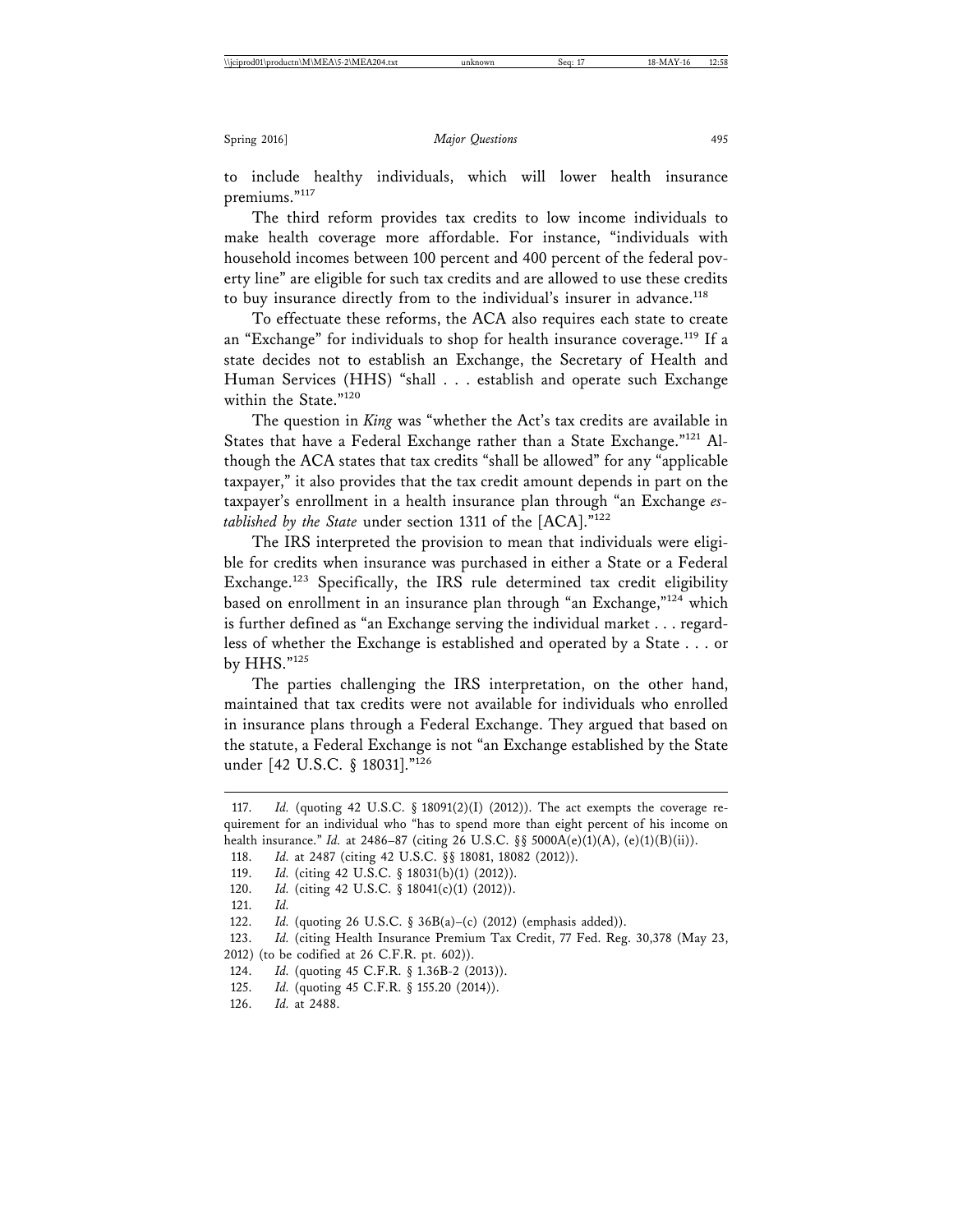A circuit split resulted as to the applicability of tax credits. The Fourth Circuit interpreted the ACA as "ambiguous and subject to at least two different interpretations."127 It then granted deference to the IRS under *Chevron* Step Two.128 In a separate challenge, the D.C. Circuit struck down the IRS Rule, holding under *Chevron* Step One that the ACA "unambiguously restricts" the tax credits to state Exchanges.<sup>129</sup>

The Supreme Court, diverging from the reasoning of both Circuits, found for the first time that the application of the major questions doctrine rendered the *Chevron* analysis inapplicable in this case.<sup>130</sup> It first acknowledged that the Court "often" applies the *Chevron* two-step framework, which "is premised on the theory that a statute's ambiguity constitutes an implicit delegation from Congress to the agency to fill in the statutory gaps."131 But, the Court quoted its opinion in *Brown & Williamson*, explaining that "[i]n extraordinary cases . . . there may be reason to hesitate before concluding that Congress has intended such an implicit delegation."132 Because the issues at stake in *King* were, according to the Court, of such "extraordinary" significance, the Court found that Congress had not empowered either HHS or the IRS to receive *Chevron* deference for its interpretation of the ACA.133 The Court indicated that it was especially wary of implying such a delegation to the IRS, in particular, because the agency "has no expertise in crafting health insurance policy of this sort."<sup>134</sup>

The Court explained that the eligibility for tax credits was a key feature of the ACA that affects "billions of dollars in spending each year" as well as "the price of health insurance for millions of people."135 Quoting *UARG*, the Court found that availability of such credits on the Federal Exchange was therefore "a question of deep 'economic and political significance' that is central to this statutory scheme."136 Thus, the Court asserted, if Congress had wanted an agency to resolve such a significant issue, it would have expressly indicated so.<sup>137</sup>

<sup>127.</sup> *Id.* (quoting King v. Burwell, 759 F.3d 358, 372 (4th Cir. 2014)).

<sup>128.</sup> *Id.* (citing *King*, 759 F.3d at 377).

<sup>129.</sup> *Id.* (quoting Halbig v. Burwell, 758 F.3d 390, 394 (D.C. Cir. 2014)).

<sup>130.</sup> *Id.* at 2489.

<sup>131.</sup> *Id.* at 2488 (citing Food & Drug Admin. v. Brown & Williamson Tobacco Corp., 529 U.S. 120, 159 (2000)).

<sup>132.</sup> *Id.* at 2488–89 (quoting *Brown & Williamson*, 529 U.S. at 159).

<sup>133.</sup> *Id.* at 2489.

<sup>134.</sup> *Id.*

<sup>135.</sup> *Id.*

<sup>136.</sup> *Id.* (quoting *UARG*, 134 S. Ct. 2427, 2444 (2014)).

<sup>137.</sup> *Id.* at 2489. The Court also opined that it was "especially unlikely that Congress would have delegated this decision to the *IRS*, which has no expertise in crafting health insurance policy of this sort." *Id.* (citing Gonzales v. Oregon, 546 U.S. 243, 266–67 (2006)).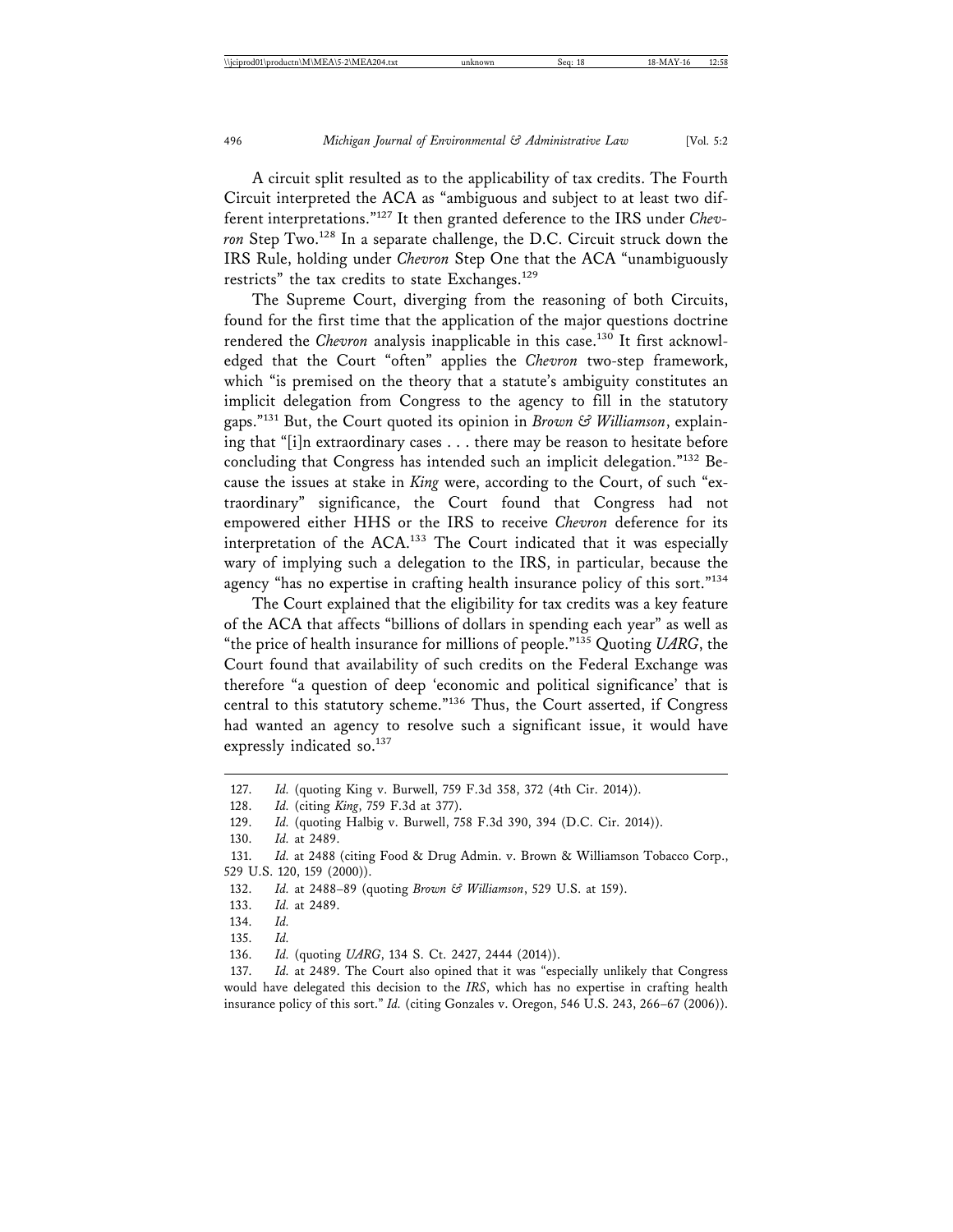Rather than apply *Chevron*'s deferential standard, therefore, the Court determined that it must itself "determine the correct reading" of the tax credit provision.<sup>138</sup> The Court reasoned that "[i]f the statutory language is plain, [the Court] must enforce it according to its terms."139 To determine whether the plain language resolved the question, the Court looked to the provision's words in context and the "overall statutory scheme."140 In other words, the Court made clear that its duty was "to construe statutes, not isolated provisions."141 Ultimately, the Court concluded that the ACA "allows tax credits for insurance purchased on any Exchange created under the Act."142

### D. *The Major Questions Doctrine and the* Chevron *Analysis*

Contrasting the Court's application of the major questions doctrine in *MCI* and *Brown & Williamson* with the Court's application in recent cases such as *UARG* and *King* demonstrates that the Court has shifted its approach in applying the *Chevron* framework. Moreover, the varied approaches cannot be easily reconciled with one another, raising questions about how the major questions doctrine will be applied in future cases.

For instance, in *UARG*, the Court rejected EPA's interpretation by applying the major questions doctrine at *Chevron* Step Two.<sup>143</sup> The question remains, why didn't the Court follow *MCI* or *Brown & Williamson* to find that EPA's interpretation was foreclosed by the plain language of the CAA at Step One? To be sure, the ACA provision appeared ambiguous. If the Court had applied the major questions doctrine in its analysis of *Chevron* Step One, like it did in *Brown & Williamson*, the Court could have reached the same result.

In *Brown & Williamson*, the Court found that the "meaning—or ambiguity—of certain words or phrases may only become evident when placed in context"144 and that when engaging in a plain language analysis, the Court reads the provisions "in their context and with a view to their place in the

<sup>138.</sup> *Id.* at 2489.

<sup>139.</sup> *Id.* (citing Hardt v. Reliance Standard Life Ins. Co., 560 U.S. 242, 251 (2010)).

<sup>140.</sup> *Id.* at 2489 (quoting Food & Drug Admin. v. Brown & Williamson Tobacco Corp., 529 U.S. 120, 133 (2000)).

<sup>141.</sup> *Id.* at 2489 (quoting Graham Cty. Soil & Water Conservation Dist. v. United States *ex rel.* Wilson, 559 U.S. 280, 290 (2010)).

<sup>142.</sup> *Id.* at 2496.

<sup>143.</sup> *UARG*, 134 S. Ct. 2427, 2444 (2014)).

<sup>144.</sup> *Brown & Williamson*, 529 U.S. at 132 (citing Brown v. Gardner, 513 U.S. 115, 118 (1994)).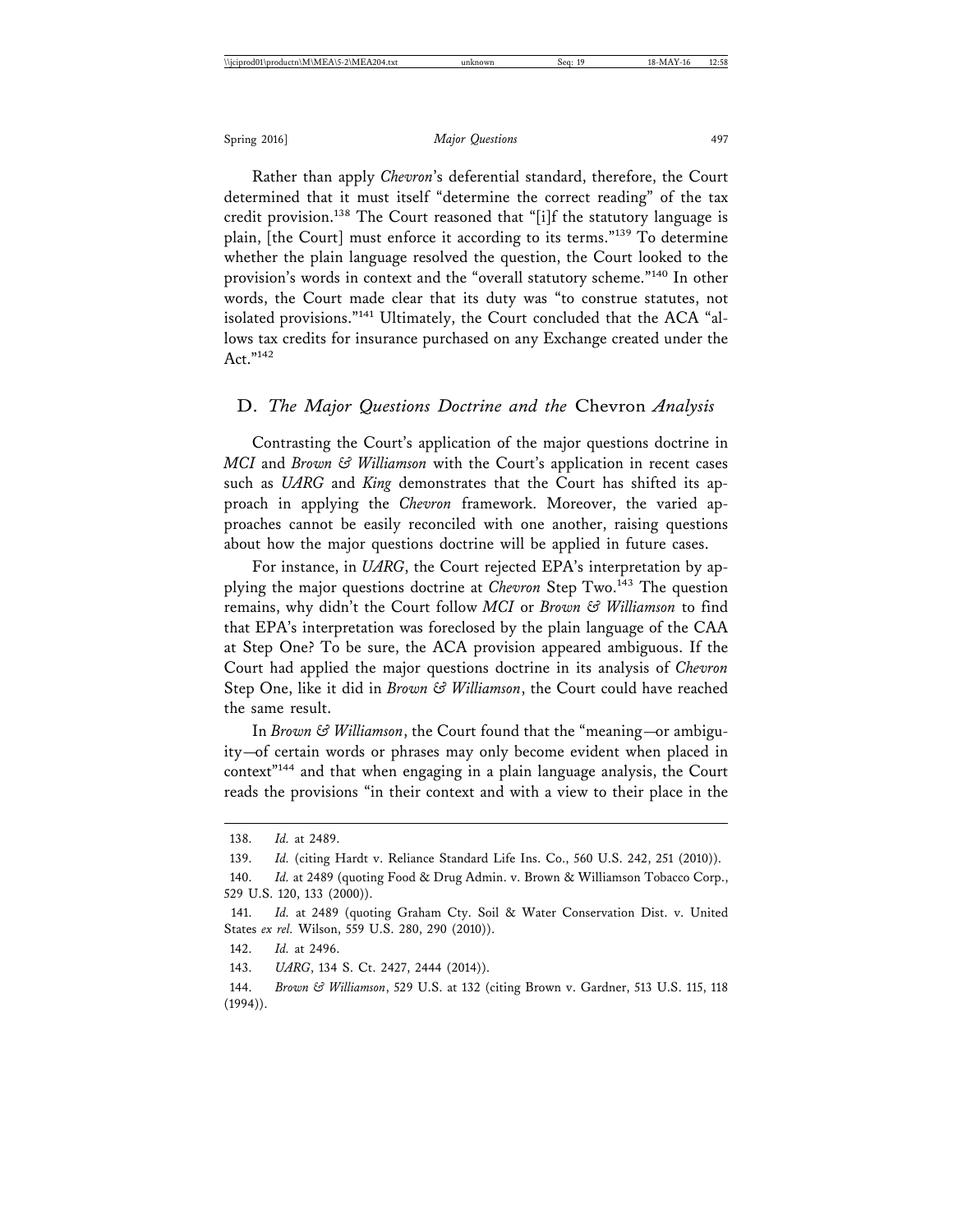overall statutory scheme."145 This approach would have supported a finding that the plain language foreclosed EPA's interpretation under *Chevron* Step One based on the significant impact EPA's interpretation would have had on the economy, as well as the conflict with the overall CAA statutory scheme of the CAA (that EPA conceded).<sup>146</sup>

Additionally, the application of the doctrine in *UARG* is questionable in light of the Court's subsequent analysis in *King*. Given the *UARG* Court's conclusion that EPA's interpretation "would bring about an enormous and transformative expansion in EPA's regulatory authority without clear congressional authorization,"147 why didn't the Court find the *Chevron* framework inapplicable and instead task itself with "determin[ing] the correct reading" of the provision, like it did in *King*? 148 In fact, in both *UARG* and *King* the Court cited *Brown & Williamson* for the proposition that where major questions are involved, courts should look for express or clear indications of Congress's intent that the agency should resolve such questions.<sup>149</sup> What therefore accounts for the *Chevron* framework being applicable in *UARG*, but not in *King*?

It could be that *King* represents the anomaly. The Court in *King* provides no obvious justification for dispensing with the *Chevron* framework altogether based on the "extraordinary" importance of the issue.<sup>150</sup> For instance, it did not indicate that the issue presented was more important or more exceptional than the questions raised in other major questions cases, such as *UARG* or *Brown & Williamson*, in order to explain why the *Chevron* framework would not apply. Indeed, the opinion appears to conflict with the Court's 2013 decision in *City of Arlington v. FCC*, where the Court rejected the distinction between "big, important" agency interpretations and "humdrum, run-of-the-mill" interpretations when deciding whether to defer under *Chevron*. 151

Furthermore, as a practical matter, the *King* Court could have applied the *Chevron* framework and the major questions doctrine simultaneously to reach the result that it did, as in *MCI*, *Brown & Williamson*, and *UARG*. As scholars have observed, the *King* Court could have reached the same result

<sup>145.</sup> *Id.* at 133 (quoting Davis v. Mich. Dept. of Treasury, 489 U.S. 803, 809 (1989)); *see also* King v. Burwell, 135 S. Ct. 2480, 2489 (2015).

<sup>146.</sup> *UARG*, 134 S. Ct. at 2444.

<sup>147.</sup> *Id.*

<sup>148.</sup> *King*, 135 S. Ct. at 2489.

<sup>149.</sup> *UARG*, 134 S. Ct. at 2427 (quoting *Brown & Williamson*, 529 U.S. at 159); *King*, 135 S. Ct. at 2489 (quoting *Brown & Williamson*, 529 U.S. at 133).

<sup>150.</sup> *King*, 135 S. Ct. at 2489.

<sup>151.</sup> City of Arlington v. FCC, 133 S. Ct. 1863, 1868 (2013).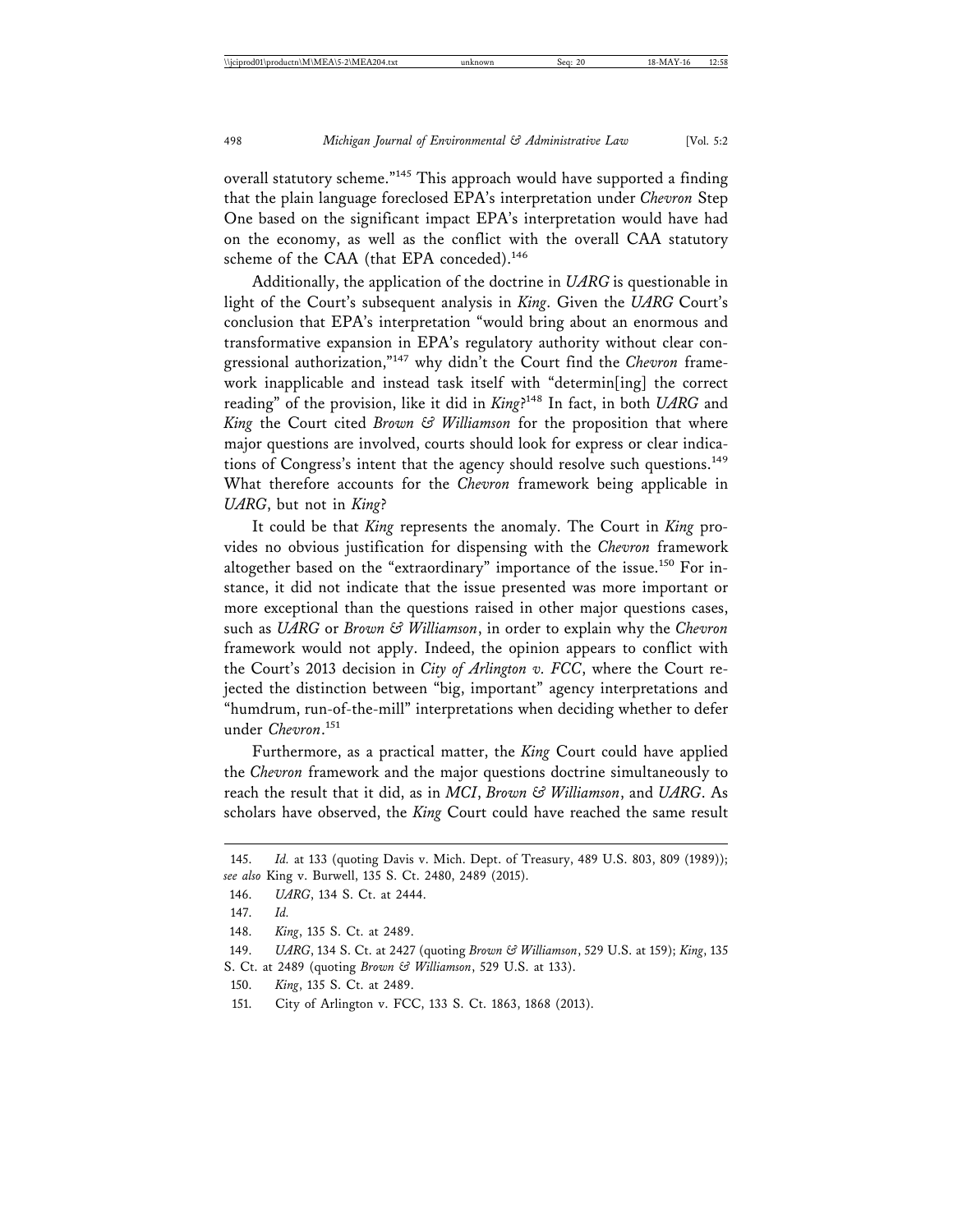as it did under either of the *Chevron* steps.152 For instance, under *Chevron* Step One, the *King* Court could have determined that the plain language of the statute permits tax credits under either state or federal exchanges. Echoing the reasoning in its *Chevron* Step One analysis in *Brown & Williamson*, the Court could have read the tax credit provision "in [its] context and with a view to [its] place in the overall statutory scheme."153 In fact, the *King* Court cited *Brown & Williamson* when explaining how it would undertake its own independent analysis.154 Thus, its failure to apply the *Chevron* framework is puzzling. Similarly, the Court could have found the statute to be ambiguous and then upheld the IRS interpretation, which accorded with its own reading of the statute, as reasonable under *Chevron* Step Two.

Will *King* stand for the proposition that invocation of the major questions doctrine now precludes application of the *Chevron* framework? Or will the Court continue to apply *Chevron* on an ad hoc basis notwithstanding the simultaneous application of the major questions doctrine? The doctrine's reemergence leaves such questions unresolved, calling for further study by scholars and a meaningful reconsideration by the Court to help bring clarity to this important issue of administrative law.

#### **CONCLUSION**

The major questions doctrine is back and here to stay. Standing alone, it raises legitimate doctrinal, pragmatic, and constitutional concerns. First, when the Court applies the doctrine, it diminishes the deference that an agency normally receives, thereby shifting interpretive authority to the courts. In the extreme case where, upon invoking the doctrine, the Court declines to apply the *Chevron* framework at all, this effectuates a significant transfer of power from agencies to the judiciary.

Second, as scholars have also argued, significant questions arise when courts decide whether to invoke the doctrine, given its practical consequences. For instance, how do courts determine which cases involve "major questions," a decision that then alters the traditional deferential framework?<sup>155</sup> And when courts determine that a case involves a major question,

<sup>152.</sup> *See* Jody Freeman, *The* Chevron *Sidestep*, HARVARD ENVIRONMENTAL LAW PROGRAM (June 25, 2015), http://environment.law.harvard.edu/2015/06/the-chevron-sidestep/.

<sup>153.</sup> *Brown & Williamson*, 529 U.S. at 133 (quoting Davis v. Mich. Dept. of Treasury, 489 U.S. 803, 809 (1989)); *see also King*, 135 S. Ct. at 2489.

<sup>154.</sup> *Id.*

<sup>155.</sup> Moncrieff, *supra* note 3, at 611–12; *see also* Loshin & Nielson, *supra* note 20, at 45 (major questions are "in the eye of the beholder").